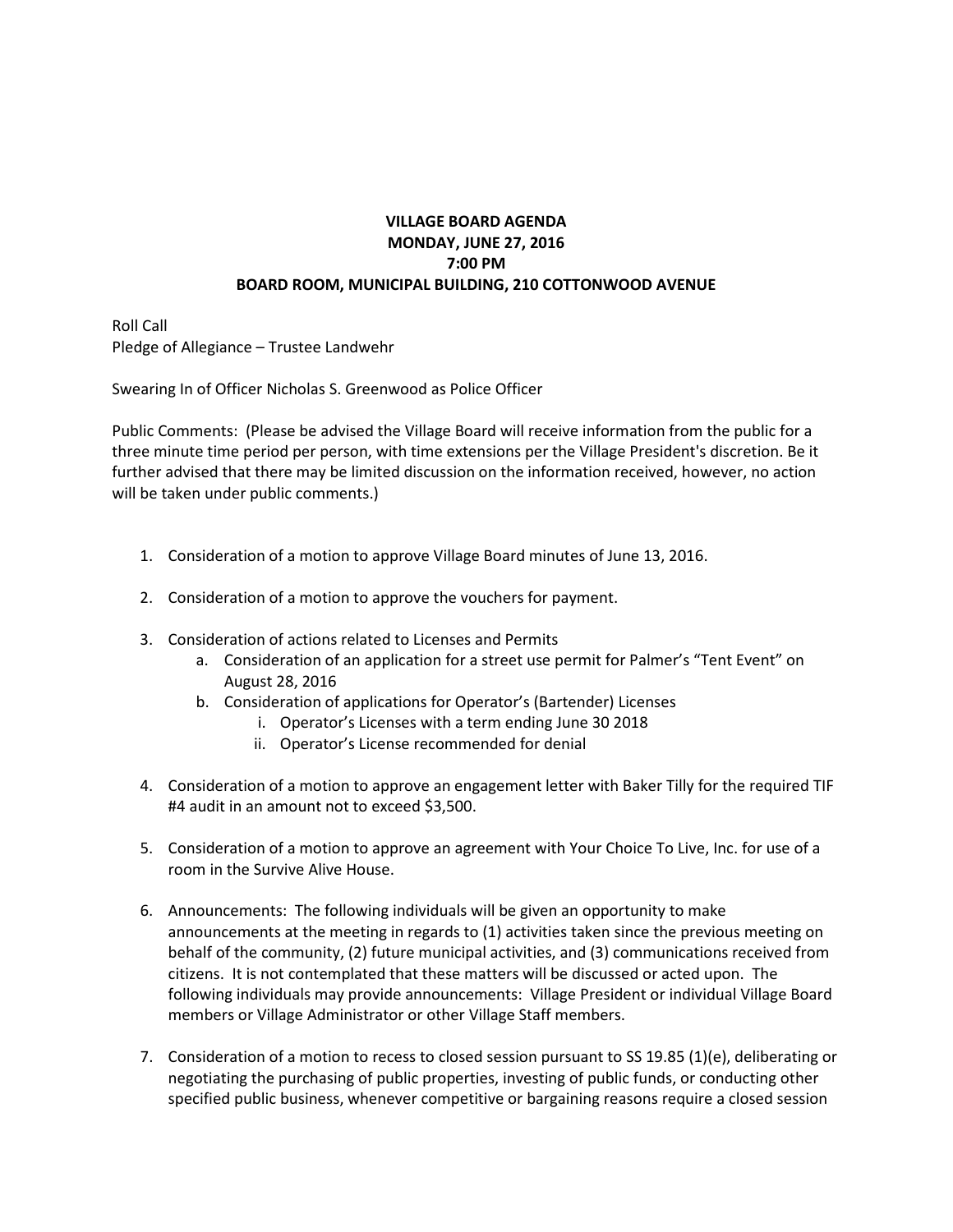#### **VILLAGE BOARD AGENDA MONDAY, JUNE 27, 2016 7:00 PM PAGE 2**

### regarding acquisition of property and to adjourn thereafter without reconvening into open session pursuant to SS 19.95 (2).

#### David E. Cox, Village Administrator

Notice: Please note that upon reasonable notice, efforts will be made to accommodate the needs of disabled individuals through appropriate aids and services. For additional information or to request this service, contact Darlene Igl, Village Clerk, at 262/367-2714. The Municipal Building is handicap accessible.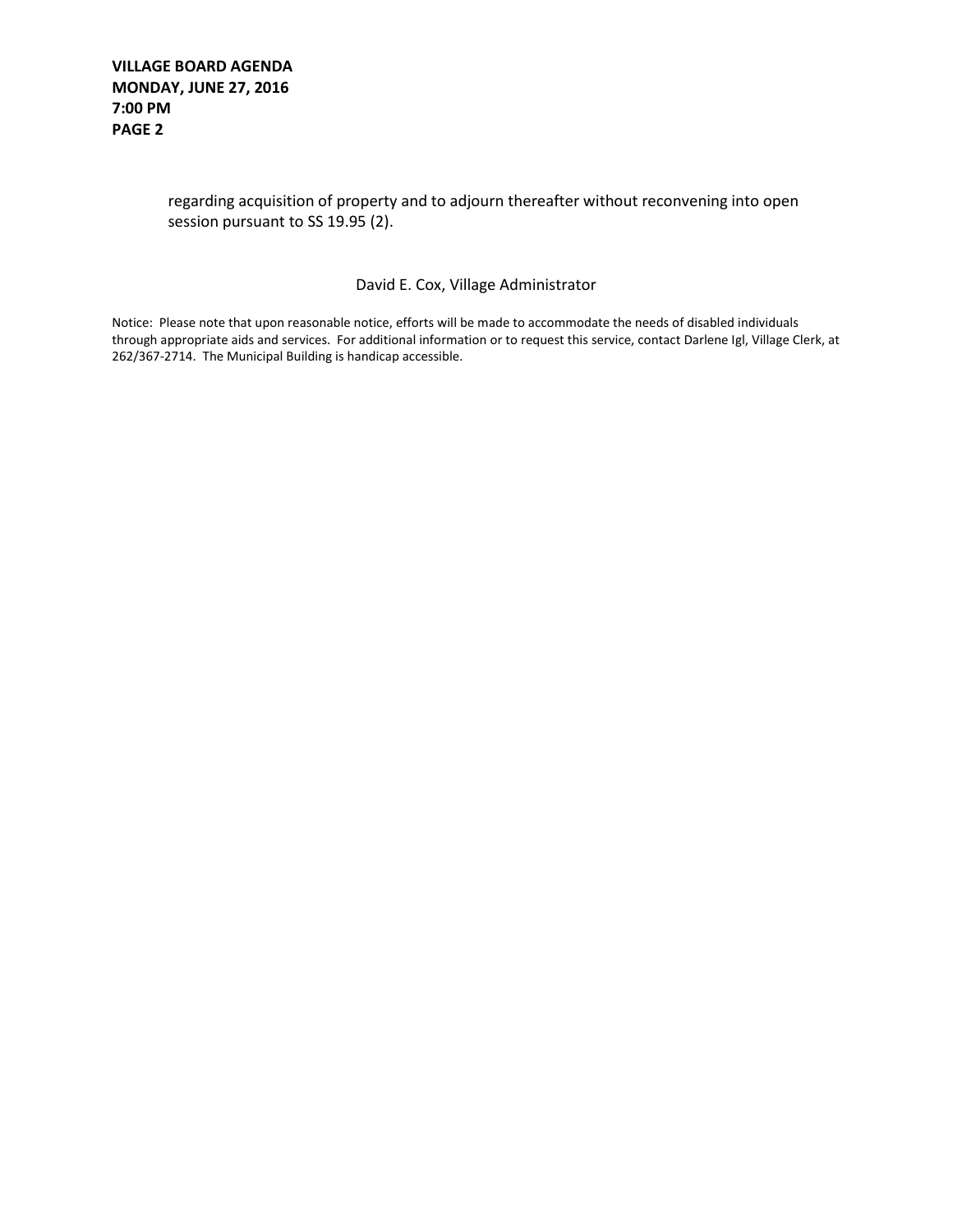#### **MEMORANDUM**

**TO:** President and Board of Trustees

**FROM:** David E. Cox, Village Administrator

**DATE:** June 24, 2016

**SUBJECT:** Agenda Information

The following information relates to the upcoming Village Board meeting agenda and includes additional or summary information and staff recommendations as necessary. The numbering will follow the numbering of the agenda.

Item 3 Regarding Operator's Licenses.

Background: The Board will note that the Police Chief has recommended denial an Operator's License application based on the applicant's conviction and arrest record. I believe that this individual will be present at the meeting and may want to speak to the Board before action is taken. The Board is urged to listen to the testimony, consider the record and to determine whether to issue the license.

Recommendation: Chief has recommended denial of the renewal.

Item 4 Regarding auditing of TIF District #4.

Background: As Finance Director Bailey's memo indicates, TIF District #4 (Downtown, Emandemco) has surpassed both its 30% and 100% expenditure marks. As such, it is due for an audit by an outside party. The Board is asked to engage the Village's auditing firm to provide the required review.

Recommendation: Recommend approval for execution of the engagement letter.

Item 5 Regarding use of the Survive Alive House by Your Choice

Background: As the Board will recall, the Wake Up Call exhibit was produced on a limited time basis by Your Choice – Live, which educated adults on drug use and signs of drug use by youth. That exhibit was being display at a downtown commercial location and was very popular. However, the organization was not able to continue to use the suite, which it was using at low or no cost, and continuation of the educational exhibit was questionable. The Fire Department staff entered into a discussion with Your Choice to allow them low-cost use of a room in the Survive Alive House to install the exhibit and would allow use of the training room for classes. An agreement for use of the Fire Department's Survive Alive House has been drafted. The Agreement allows use of a second floor bedroom for the display and allows use of the classroom for educational activities at the rate of \$100 per month for one year. After the initial year, the agreement continues on a month-to-month basis.

Recommendation: Recommend approval of the Agreement.

DC:Agenda Info 6-27-2016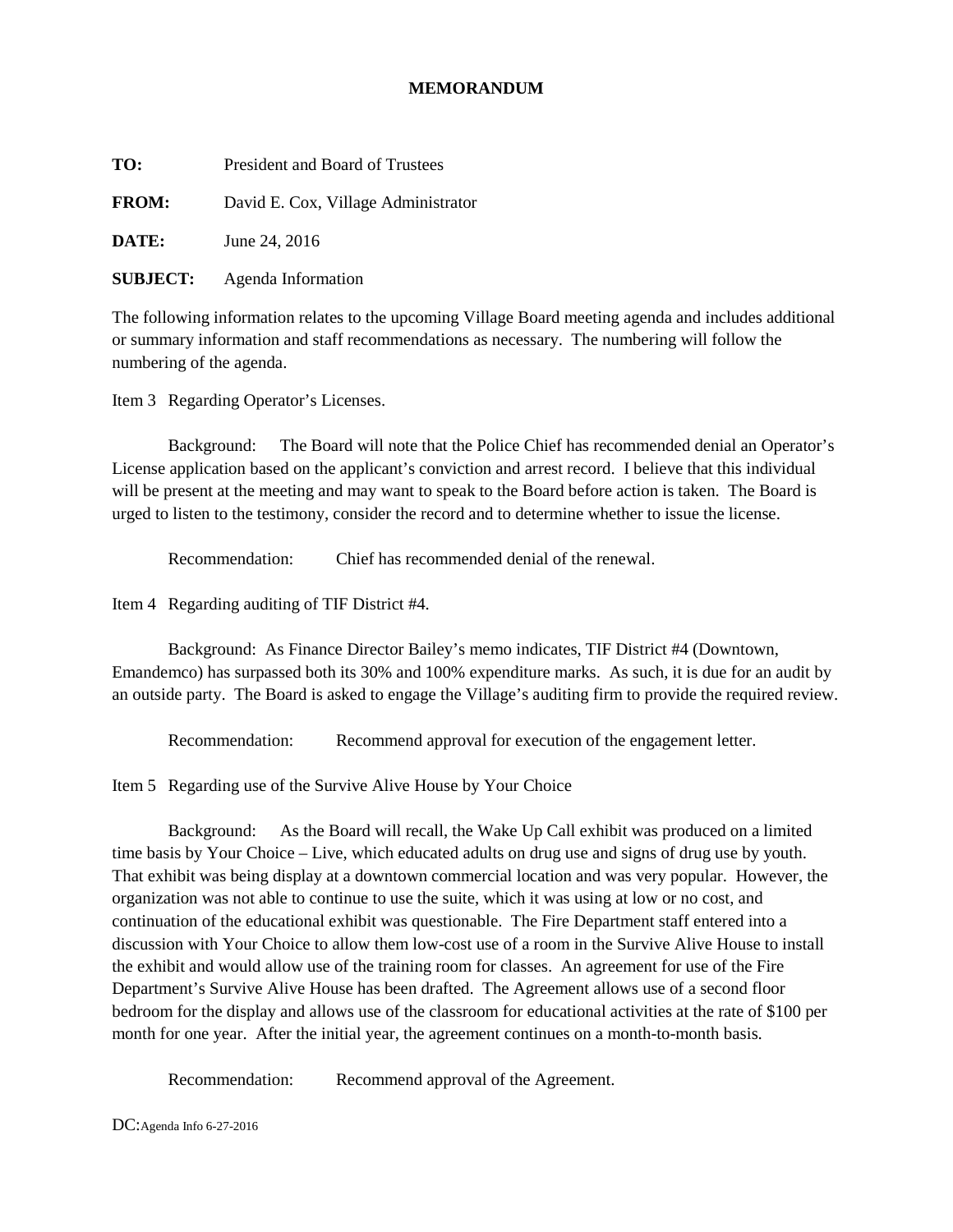

# **Memo**

| Re: | Nicholas Greenwood                               |
|-----|--------------------------------------------------|
|     | Date: June 24, 2016                              |
| CC: | David Cox                                        |
|     | <b>From:</b> Chief Robert J. Rosch $\mathcal{W}$ |
| To: | Village Board                                    |

At the Village Board meeting on Monday, June 27, 2016, you will be doing a ceremonious swearing in of our newest police officer, Nicholas Greenwood. Nick started with us on June 23rd and has begun a 14 week field training process where he will work with an assigned field training officer (Adam Mueller), plus spend time with every staff member on the department on all the shifts. Nick has successfully completed all the hiring process steps we do and is a welcomed addition to our staff.

Nick was born and raised in Benson Arizona. After high school, he enlisted in the U.S. Marines and served for 12 years before leaving in 2015. He is a combat veteran with several tours overseas. Nick met his wife in the Marines and she is from Mukwonago, and that is where he currently lives with her and their three children. Nick has a Bachelor Degree in Criminal Justice and completed his recruit school training in the summer of 2015 at Waukesha County Technical College.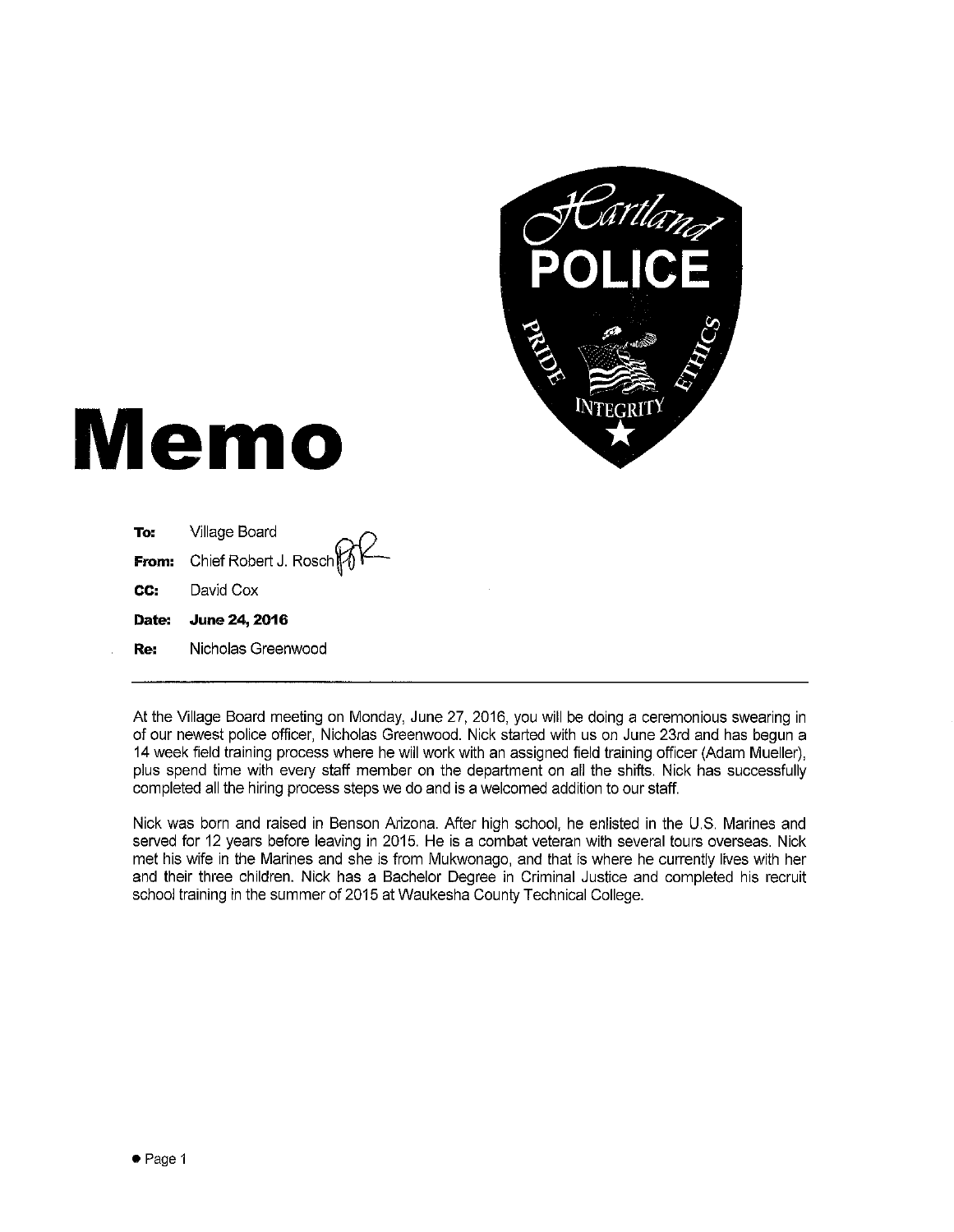## **VILLAGE BOARD MINUTES MONDAY, JUNE 13, 2016 7:00 PM BOARD ROOM, MUNICIPAL BUILDING, 210 COTTONWOOD AVENUE**

Roll Call Pledge of Allegiance – Trustee Landwehr

| Present: | Trustees Stevens, Meyers, Compton, Landwehr, Swenson, Wallschlager, President<br>Lamerand                                                                                                      |
|----------|------------------------------------------------------------------------------------------------------------------------------------------------------------------------------------------------|
| Others:  | Administrator Cox, Finance Director Bailey, DPW Supervisor Gerszewski, Fire Chief Dean,<br>Police Chief Rosch, Clerk Igl, Rec Director Kelli Yogerst, Paul Mozina, Billy Cooley,<br>reporters. |

Public Comments: (Please be advised the Village Board will receive information from the public for a three minute time period per person, with time extensions per the Village President's discretion. Be it further advised that there may be limited discussion on the information received, however, no action will be taken under public comments.)

Paul Mozina, 3612 N 79<sup>th</sup> Street, Milwaukee, commented that he has begun looking at Village land and has been finding a distinction between closely maintained areas and other areas. For example, he stated that trees that are mowed around will be included in the tree inventory but other trees that are not mowed around or in a closely maintained area, it is not part of the inventory. Mr. Mozina asked whether the Village Board had promulgated a policy to the DPW to differentiate between areas based on whether they are in closely maintained areas. The Board indicated that they have not adopted a policy related to the tree inventory. Mr. Mozina asked whether it is the will of the Board that DPW maintain and inventory trees on all Village land.

Administrator Cox stated that including every tree larger than a designated caliper in the inventory would be an enormous change to how the inventory is currently being done. He encouraged the Board to review additional information before providing a response related to such a policy. It was stated that currently all street trees and park trees in the maintained areas are included in the inventory. It was stated that the Task Force would review this issue and make recommendations to the Village Board along with funding requests.

Mr. Mozina stated that despite the fact that State Statutes and Village code require noxious weeds be cut, he found that they have not been removed from Village owned land. Again, it was stated that the Task Force would evaluate these areas and make recommendations to the Board. Mr. Mozina asked whether DPW would be advised for budgeting purposes to include a sum of money for work related to the Open Space Task Force. He was advised that recommendations including funding requests would need to be submitted to the Board by September for consideration in the 2017 budget.

1. Motion (Meyers/Swenson) to approve the Village Board minutes of May 23, 2016. Carried (7-0).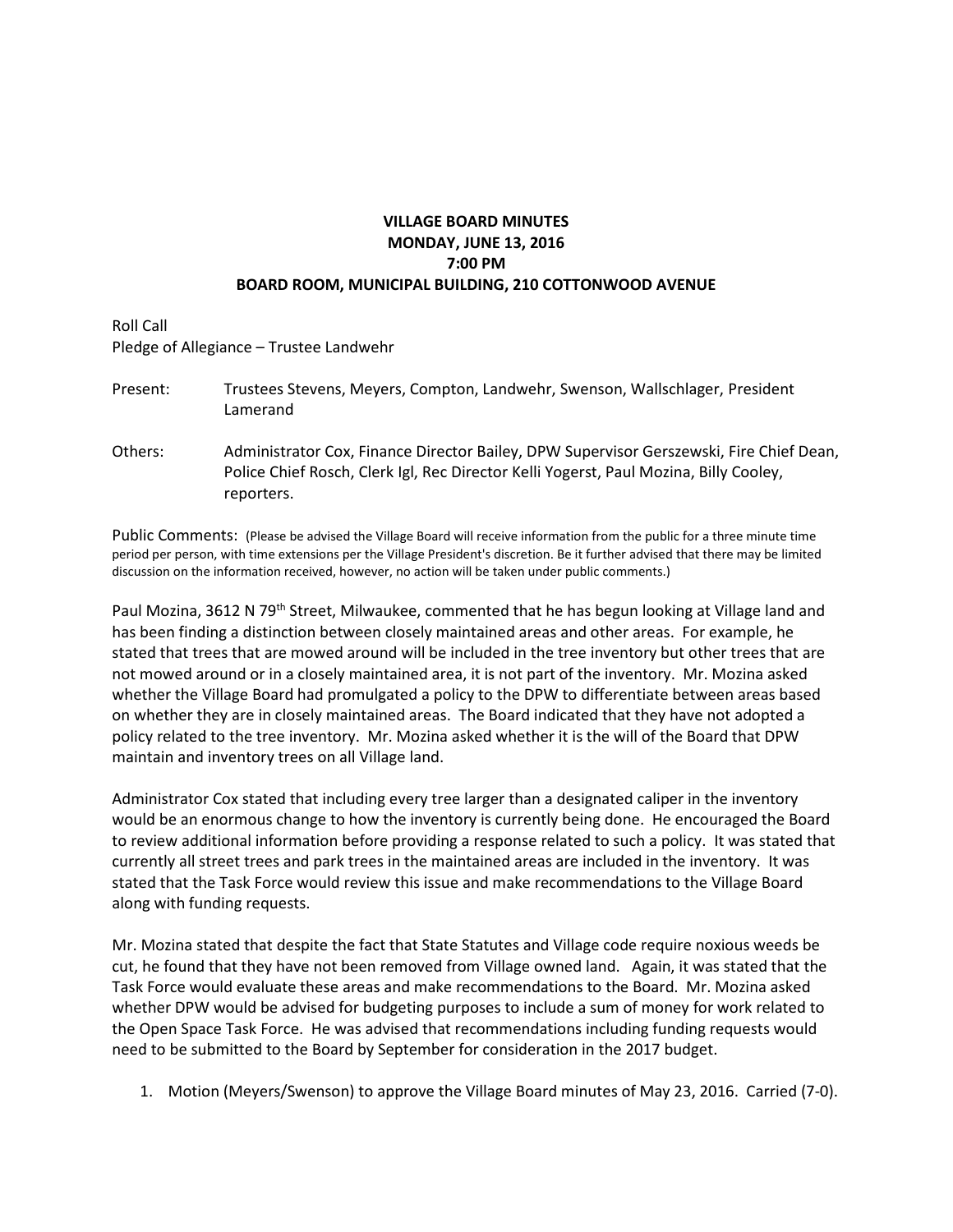- 2. Motion (Landwehr/Swenson) to approve the vouchers for payment in the amount of \$571,184.92. Carried (6-0). Meyers abstained.
- 3. **Public Hearing** and Consideration of the Annual Renewal of Licenses and Permits for:
	- a. Class "B" Beer/"Class B" Liquor
	- b. Reserve Class "B" Beer/"Class B" Liquor
	- c. Class "A" Beer
	- d. Class "A" Beer/Class "A" Liquor
	- e. "Class B" Beer
	- f. "Class C" Wine

President Lamerand opened the Public Hearing at 7:15 p.m. No comments were heard and the Public Hearing was closed at 7:16 p.m.

Motion (Swenson/Landwehr) to approve the following Class "B" Beer/"Class B" Liquor licenses:

- 1. El Pueblo Inc., dba Café El Sol & Senor Tomas, 150 North Ave., Marco Alarcon, Agent
- 2. Flanagan-Dorn Legion Post #294, 231 Goodwin Ave., William T. Lay, Jr. Agent
- 3. KNP Enterprises, Inc., dba Phoenix, 129 Cottonwood Ave., Nancy Fetkenhauer, Agent
- 4. Lake Country Racquet and Athletic Club, Inc. dba Lake Country Racquet Club, 560 Industrial Dr., Trudy Gebhard, Agent
- 5. Margrit Meier, dba Hartland Inn, 110 Cottonwood Avenue, Margrit Meier, Individual
- 6. Palmer's Steakhouse, LLC, dba Palmer's Steakhouse, 122 E. Capitol Dr., Jerome Arenas, Agent
- 7. Endter's Sports Grill, LLC, dba Endter's Sports Grill, 300 Cottonwood Ave., Patrick Endter, Agent
- 8. Stacy and Scott Enterprise, LLC, dba The Triangle Tap, 247 W. Capitol Drive, Stacy Smith, Agent
- 9. The Legend at Bristlecone Pines, LLC, dba The Legend at Bristlecone, 1500 E. Arlene Dr., Jack Gaudion, Agent,
- 10. JC Bogars, LLC, dba JC Bogars, 352A Cottonwood Ave., Juan C. Montano, Agent
- 11. Beer Snobs, Inc., dba Beer Snob Eats & Ales, 122 Cottonwood Ave., Steve Berger, Agent
- 12. Ordway's Corner, Inc., dba Ordway's Corner Tap, 375 Cottonwood Ave., Julie Dunham, Agent

Trustee Wallschlager raised concerns regarding issuing a license to Ordway's as the establishment had not opened after receiving the previous license. It was stated that the code requires that the sale of alcohol commence within 45 days of the issuance of any license. The timeframe for this license will begin July 1 and if not open for business at the end of 45 days, the Village may revoke or suspend the license. Carried (7-0).

Motion (Swenson/Wallschlager) to approve the following Reserve Class "B" Beer/"Class B" Liquor licenses:

- 1. Bin One Eleven, LLC, dba Bin One Eleven Wine Store & Tasting Bar, , 111 E. Capitol Dr., Justin Jackson, Agent
- 2. Hartland Hospitality Group, LLC, dba Zesti, 130 E. Capitol Dr., Maricela Feker, Agent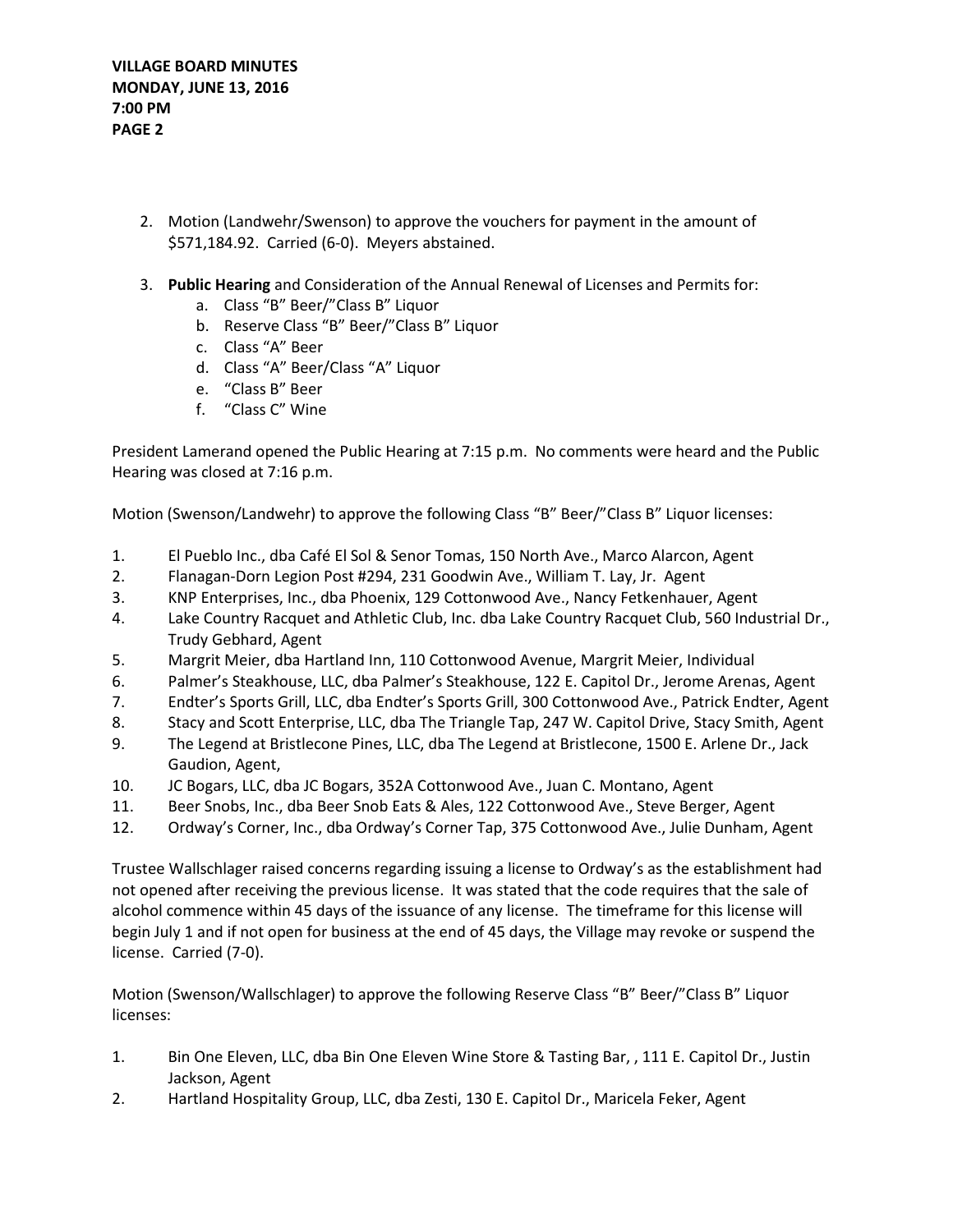**VILLAGE BOARD MINUTES MONDAY, JUNE 13, 2016 7:00 PM PAGE 3**

Carried (7-0).

Motion (Meyers/Wallschlager) to approve the following Class "A" Beer license:

1. Stop-N-Go of Madison, Inc., dba Stop-N-Go #273, 101 E. Capitol Dr., Andrew Bowman, Agent

Carried (7-0).

Motion (Wallschlager/Swenson) to approve the following Class "A" Beer/Class "A" Liquor licenses:

- 1. Fox Brothers Piggly Wiggly, Inc., dba Piggly Wiggly, 505 Cottonwood Ave., Patrick Fox, Agent
- 2. Walgreen Co., dba Walgreens #09365, 423 Merton Ave., Jacqueline Wagner, Agent
- 3. Sendik's Hartland, LLC, dba Sendik's Food Market, 600 Hartbrook Drive, Theodore Balistreri, Agent
- 4. Hartland Village Mart, Inc., dba Hartland Village Mart, 301 E. Capitol Dr., Moyez T. Badani, Agent
- 5. CBS Investments, Inc., dba Cardinal Service, 805 Cardinal Lane, Steven Yahr, Agent

Carried (7-0).

Motion (Meyers/Swenson) to approve the following "Class B" Beer licenses:

- 1. Hartland Athletic Advancement Association, Inc., H.A.A.A. Bark River Canteen, David Godgluck, Agent
- 2. Hartland Athletic Advancement Association, Inc., H.A.A.A, Nixon Park Canteen, Peter Ludtke, Agent
- 2. Board & Brush, LLC, dba Board & Brush Creative Studio, 110 W. Capitol Dr., Julie Selby, Agent

Carried (7-0).

Motion (Compton/Swenson) to approve the following "Class C" Wine license:

1. Board & Brush, LLC, dba Board & Brush Creative Studio, 110 W. Capitol Dr., Julie Selby, Agent

Carried (7-0).

Motion (Meyers/Swenson) to approve amusement device licenses as follows:

Beer Snobs, Inc., 122 Cottonwood Avenue Endter's Sports Grill LLC, 300 Cottonwood Avenue Flanagan-Dorn Legion Post #294, 231 Goodwin Avenue KNP Enterprises, Inc. (The Phoenix), 129 Cottonwood Avenue The Triangle Tap, 247 W. Capitol Drive Sun Laundries, LLC, 515 Cottonwood Avenue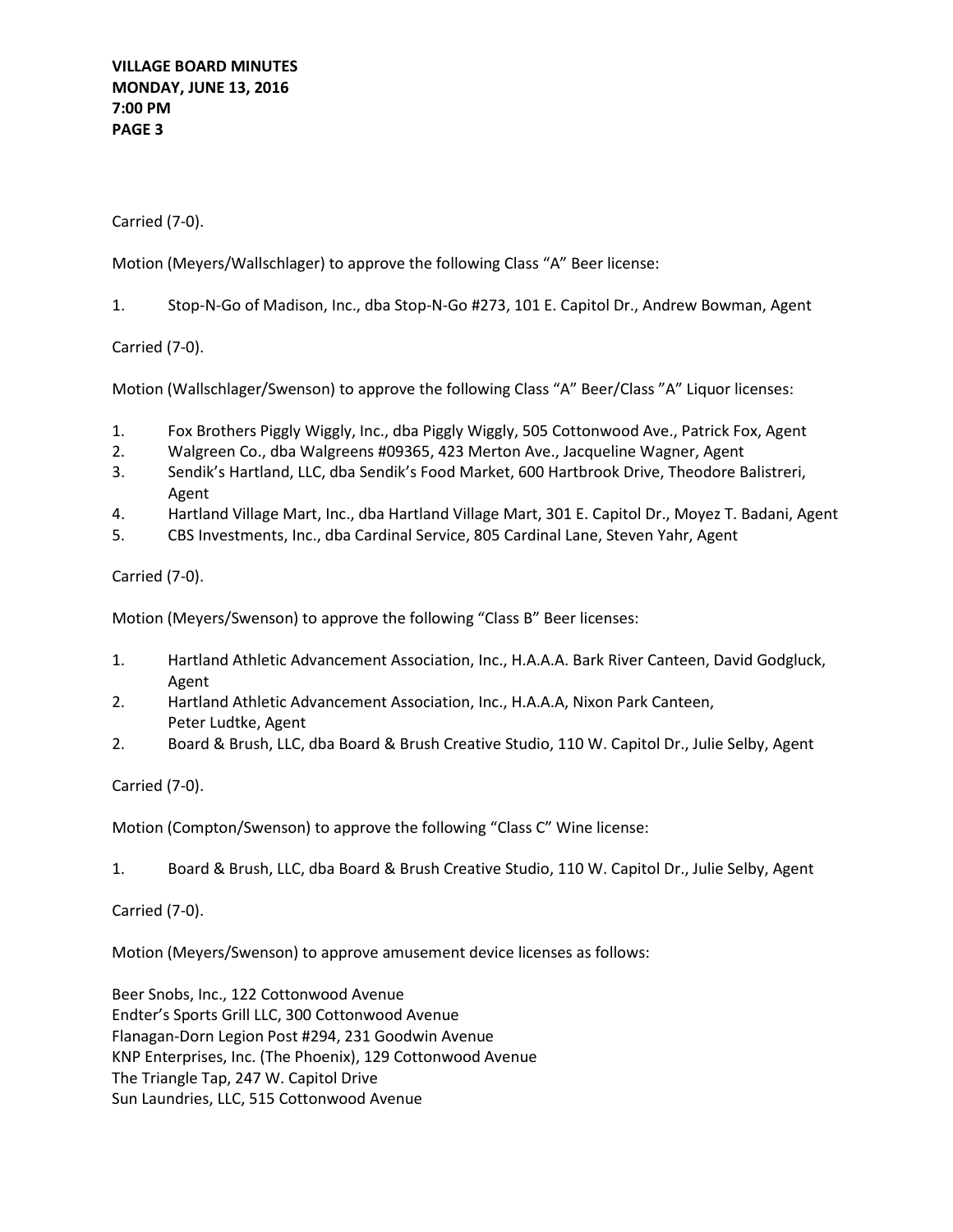**VILLAGE BOARD MINUTES MONDAY, JUNE 13, 2016 7:00 PM PAGE 4**

Carried (7-0).

Motion (Wallschlager/Compton) to approve renewal Operator's (Bartender) licenses for the listing provided with terms ending June 30, 2018. Carried (7-0).

Applicant for renewal Operator's license that was recommended for denial was present and presented his request to the Village Board. It was stated that he cannot have a license in the Village for a period of 12 months from the date of the offense. Motion (Swenson/Landwehr) to deny the license as recommended. Carried (7-0).

Carried (7-0).

Motion (Wallschlager/Swenson) to approve cigarette licenses for the following:

BAJB Services, LLC, dba Colburn's Car Wash, Over the Counter Cardinal Service, 805 Cardinal Lane, Over the Counter Fox Bros Piggly Wiggly, 505 Cottonwood Avenue, Over the Counter Hartland Village Mart, Inc., 301 E. Capitol Drive, Over the Counter Sendik's Hartland LLC, 600 Hartbrook Drive, Over the Counter Stop N Go, 101 E. Capitol, Over the Counter The Legend at Bristlecone Pines, 1500 E. Arlene Drive, Over the Counter Walgreen's #9365, 423 Merton Avenue, Over the Counter

Carried (7-0).

Motion (Meyers/Swenson) to approve a taxi cab license for Lake Country Cares Cab, Inc. Carried (7-0).

Motion (Compton/Swenson) to approve weights and measures licenses as follows:

Aurora Pharmacy #065, 109 E. Capitol Drive BAJB Services, LLC, dba Colburn's Car Wash, 700 Hartbrook Drive Biebel's True Value, 480 Hartbrook Drive Cardinal Service, 805 Cardinal Lane Fox Bros. Piggly Wiggly, 505 Cottonwood Avenue Hartland Village Mart, Inc., 301 E. Capitol Drive Health & Happiness, 230 Pawling Avenue Sendik's Hartland LLC, 600 Hartbrook Drive Stop N Go #273, 101 E. Capitol Drive Sun Laundries, LLC, 515 Cottonwood Avenue Wisconsin Cement Co., 701 W. Capitol Drive Walgreen's, 423 Merton Avenue

Carried (7-0).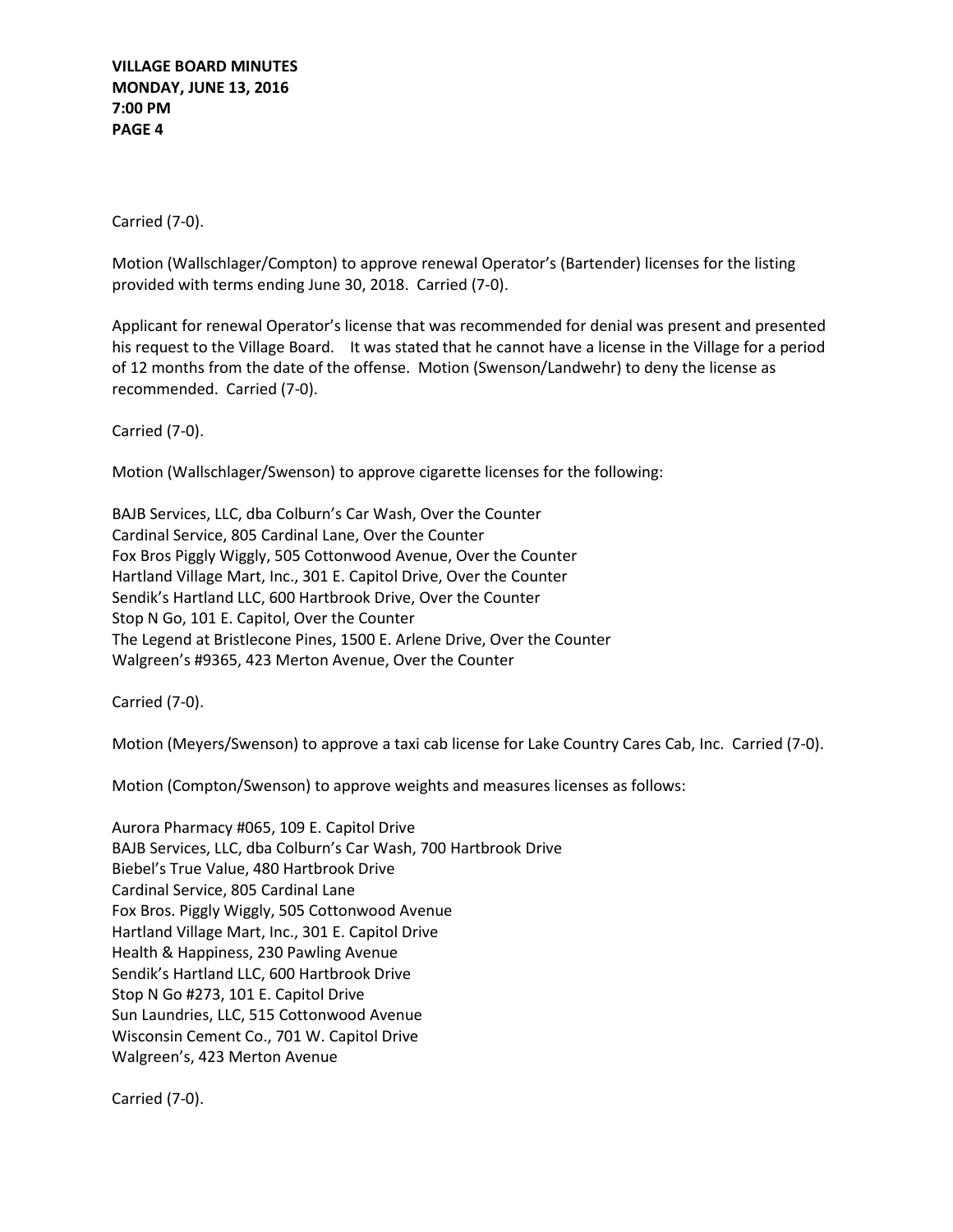- 4. Consideration of Other Licenses and Permits
	- a. Motion (Wallschlager/Swenson) Restricted Species Permit to exceed the limit on the number of animals to allow Jill Fitzpatrick, 935 Greenway Terrace, to keep three dogs and three cats. Carried (7-0).
	- b. Motion (Swenson/Landwehr) to approve Temporary Licenses relating to Hometown Celebration (June 24 – June 26) as follows:
		- i. Temporary Class "B"/"Class B" Beer/Liquor License Hartland Rotary
		- ii. Public Dance License Hartland Rotary
		- iii. Temporary Class "B" Beer License Hartland Kiwanis
		- iv. Temporary Operator's (Bartender) Licenses
		- Carried (6-0). Compton abstained.
	- c. Motion (Meyers/Swenson) to approve Temporary Licenses relating to Hartland Chamber of Commerce Street Dance (July 16) as follows:
		- i. Temporary Class "B"/"Class B" Beer/Liquor License
		- ii. Public Dance License
		- iii. Temporary Operator's (Bartender) Licenses
		- Carried (6-0). Wallschlager abstained.
	- d. Motion (Swenson/Wallschlager) to approve Temporary Licenses relating to St Charles Church Fall Festival (Sept 9 – Sept 11) as follows:
		- i. Temporary Class "B"/"Class B" Beer/Liquor License
		- ii. Public Dance License
		- iii. Temporary Operator's (Bartender) Licenses
		- Carried (7-0).
	- e. Street Use Permits
		- i. Motion (Meyers/Wallschlager) to approve Street Use Permit for River Reserve Neighborhood Block Party, Long Meadow Drive, July 16, 11am to 4pm. Carried (7-0).
		- ii. Motion (Landwehr/Swenson) to approve Street Use Permit for MBA Parade of Homes, Windrush Subdivision, August 12 to September 5, Weekdays 4pm to 8pm, Weekends and Labor Day 11am to 5pm. Carried (7-0).
- 5. Review, discussion and determination of the bridge to be used for the Riverwalk Development

Pedestrian bridge alternatives were reviewed and discussed including whether the bridge near the Riverwalk Apartments should be covered. It was stated that the roof option would cost an additional \$15,000. Materials to be used for the bridge were discussed. The DPW recommended that the bridge be constructed as a steel structure utilizing Fiber Force material with a metal roof. It was discussed that when the other bridge in the downtown area needs to be replaced, it could be constructed to be similar based on experience with the Riverwalk bridge. It was discussed that the policy decision for the Board is whether a covered bridge is desired and that the additional cost related to the covered bridge option would be the Village's. Motion (Landwehr/Swenson) to construct the Riverwalk bridge with the covered option utilizing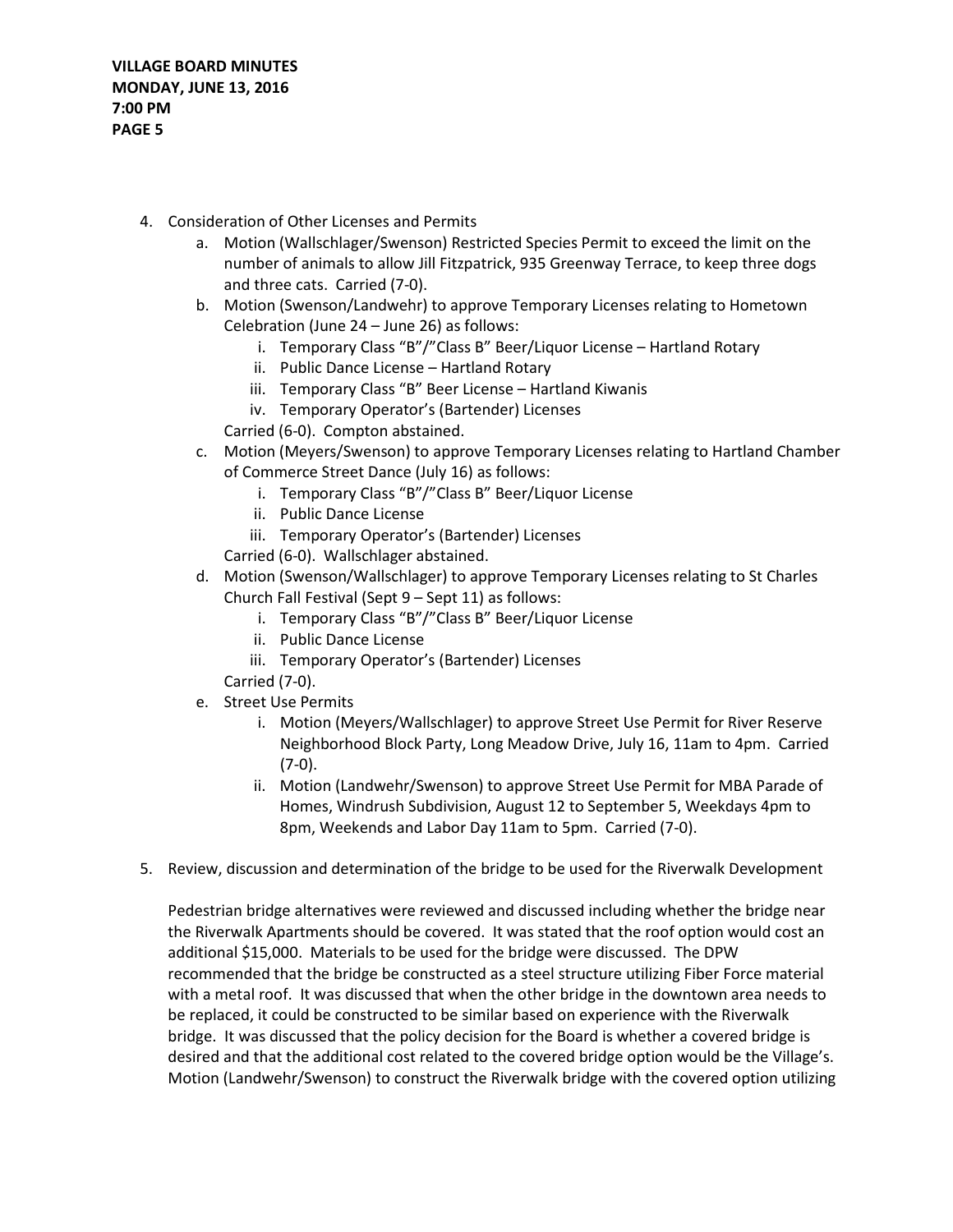Fiber Force materials with a metal roof. Carried (4-3). Wallschlager, Meyers and Stevens opposed.

6. Consideration of a motion to adopt Resolution No. 06/13/16-01 "A Resolution Adopting the Compliance Maintenance Annual Report (CMAR)"

Operations Supervisor Gerszewski reported that the Village received a score of A which is the highest rating possible.

Motion (Meyers/Wallschlager) to adopt Resolution 06/13/16-01. Carried (7-0).

7. Consideration of a motion to declare as surplus several items of Village property and to authorize their disposal via auction or other means

Operations Supervisor Gerszewski provided a listing of items to be declared as surplus and sold via auction. Motion (Meyers/Wallschlager) to declare the items listed as surplus and to authorize disposal. Carried (7-0).

8. Consideration of a motion to authorize the purchase of 113 radio units for various Village Departments from Baycom, Inc. of Green Bay in the amount of \$296,000, including a \$13,000 contingency.

The replacement of radios was discussed at a previous Village Board meeting. Motion (Meyers/Stevens) to authorize the purchase of 113 radio units as requested. Carried (7-0).

9. Consideration of a motion to affirm Village of Hartland continuation in the Cooperation Agreement with Waukesha County and participating municipalities for CDBG Funding and the HOME Investment Partnership Program

Administrator Cox stated that this action commits that the Village will work through the consortium for low income home investment assistance for purchasing and investing in maintenance/repairs. It also commits that the Village will work with the County for community block grant development.

Motion (Swenson/Landwehr) to affirm the Village's continuation in the Cooperation Agreement with Waukesha County and participating municipalities for CDBG Funding and the HOME Investment Partnership Program. Carried (7-0).

10. Discussion and consideration of a motion to approve installation of a hardwood floor system in a portion of the Community Center in the Municipal Building

Rec Director Yogerst requested Village Board consideration for the installation of a hardwood floor in the southern portion of the community center. Three quotes were received for the project. Staff recommended a QuickLock system from Connor Sports in the amount of the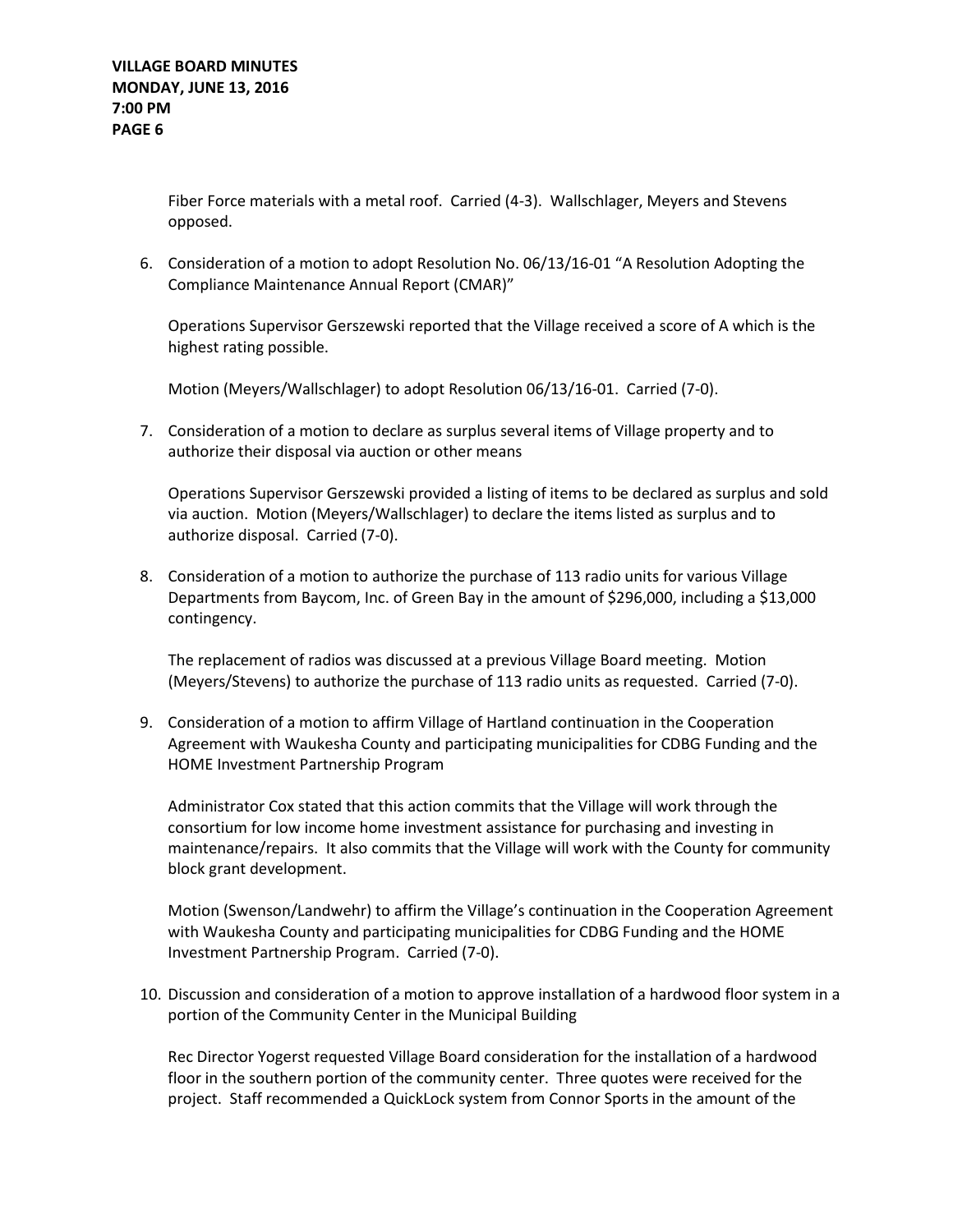\$14,420. It was stated that the life expectancy is long term; possibly up to 50 years. Maintenance will depend on the wear but a periodic buffing and/or revarnishing would be required.

Motion (Meyers/Swenson) to approve installation of a hardwood floor system in a portion of the Community Center in the amount of \$14,420. Carried (7-0).

11. Consideration of a motion to confirm Plan Commission, Park Board and Public Works Department representatives to the Environmental Corridor and Open Space Task Force as appointed by President Lamerand and consideration of a Village Board Liaison to this Task Force.

President Lamerand made the following appointments to the Environmental Corridor and Open Space Task Force: David de Courcy Bower (Plan Commission representative), Tim Hallquist (Park Board representative) and Mike Einweck (Public Works representative). Motion (Swenson/Landwehr) to confirm the appointments as made. Carried (7-0).

12. Announcements: The following individuals will be given an opportunity to make announcements at the meeting in regards to (1) activities taken since the previous meeting on behalf of the community, (2) future municipal activities, and (3) communications received from citizens. It is not contemplated that these matters will be discussed or acted upon. The following individuals may provide announcements: Village President or individual Village Board members or Village Administrator or other Village Staff members.

President Lamerand reminded viewers of the Hartland Hometown Celebration June 24 through June 26. The fireworks will be held at dusk on Friday, June 24. The parade will be held on June 26 beginning at 1:30. Viewers were encouraged to check the Village website for more details.

Administrator Cox stated that the water rate study has been completed and submitted with a projected increase of 32%.

13. Adjourn.

Motion (Swenson/Wallschlager) to adjourn at 8:10 p.m. Carried (7-0).

Respectfully submitted,

Darlene Igl Village Clerk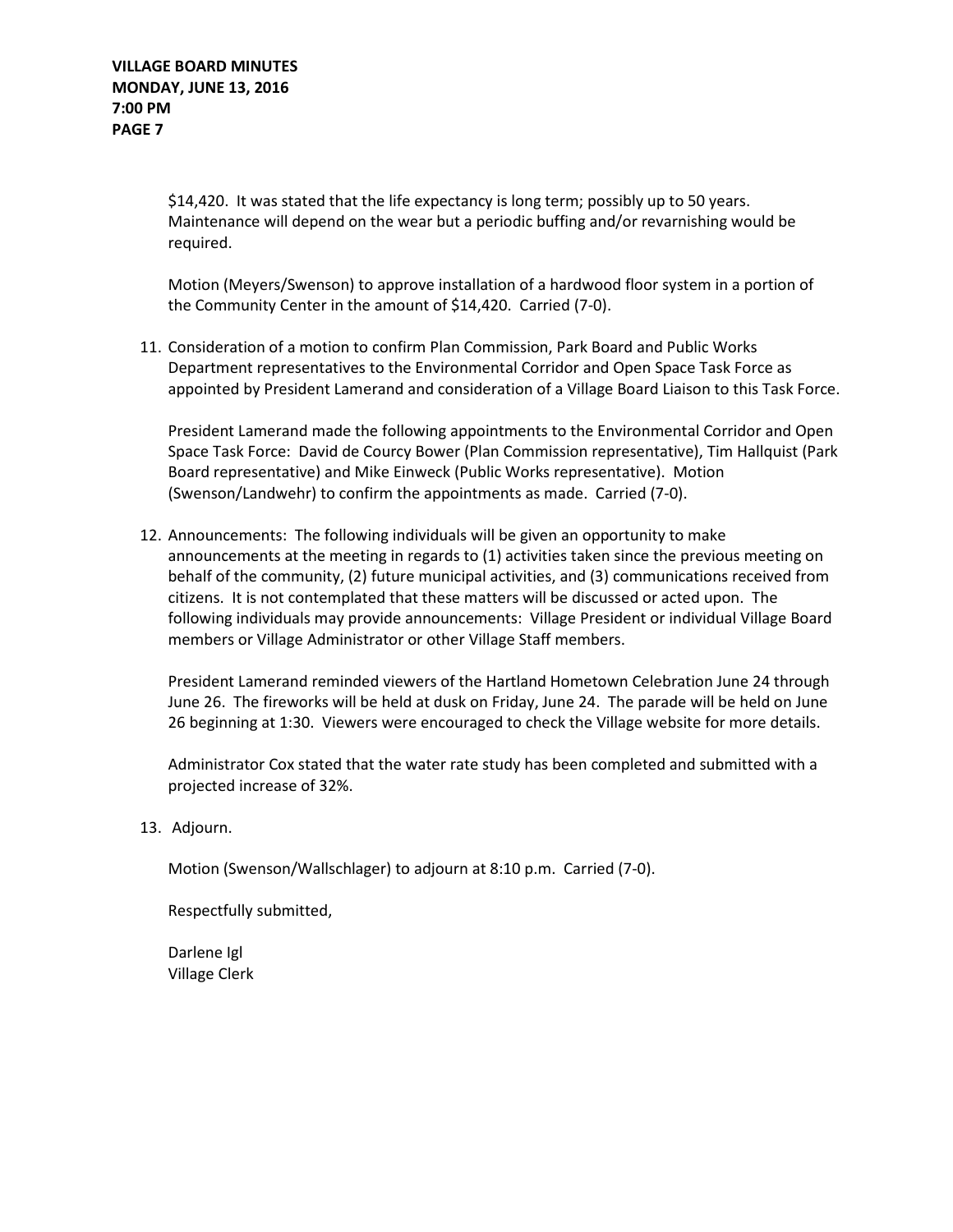| RE:   | Voucher List                          |
|-------|---------------------------------------|
|       | DATE: June 24, 2016                   |
| FROM: | Kinsey Detert, Fiscal Clerk           |
| TO:   | Village President & Board of Trustees |

Attached is the voucher list for the June 27, 2016 Village Board meeting.

June 27, 2016 Checks: \$151,635.70

Total amount to be approved: \$151,635.70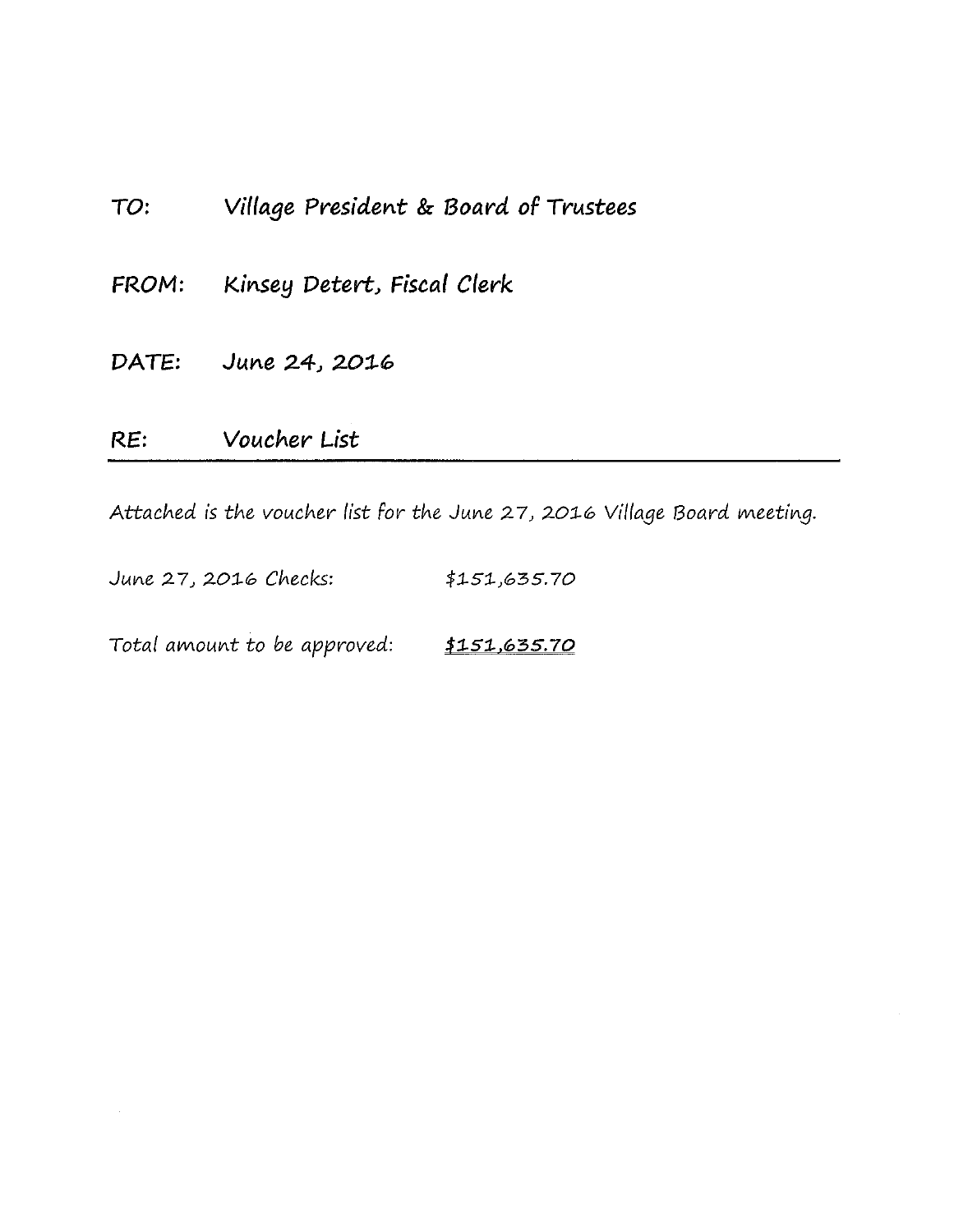| 2007<br>י<br>י<br>$\ddot{=}$<br>7<br>∏S<br>∣<br>í<br>יי<br>ז |
|--------------------------------------------------------------|
|                                                              |
|                                                              |

| 6/24/16 10:00 AM | Page |  |
|------------------|------|--|
|                  |      |  |
|                  |      |  |
|                  |      |  |

| <b>Account Descr</b>                        | Search Name                  | Comments                              | Amount      |
|---------------------------------------------|------------------------------|---------------------------------------|-------------|
| <b>EXPENSE Descr</b>                        |                              |                                       |             |
| G 101-31660 REC - TALENT SHOW               | HAFEMAN, KALYN               | REIMBURSE TALENT SHOW                 | \$20.00     |
| G 101-31620 FINE ARTS CENTER DONATIONS      | JANISCH, CHRISTOPHER         | JULY 7 CONCERT                        | \$120.00    |
| G 101-24240 COURT FINES DUE STATE           | LAKE CTRY MUNICIPAL COURT    | SABOL/BRADFORD                        | \$897.60    |
| G 101-24240 COURT FINES DUE STATE           | LAKE CTRY MUNICIPAL COURT    | PERKINS/T501943-1/T501941-6/T501942-0 | \$1,039.00  |
| G 101-31660 REC - TALENT SHOW               | AWSON, REGINALD DUANE        | TALENT SHOW REIMBURSEMENT             | \$20.00     |
| G 101-31620 FINE ARTS CENTER DONATIONS      | <b>LIBAN, RAY</b>            | <b>IUNE 30 CONCERT</b>                | \$475.00    |
| R 101-46730 RECREATION CLASSES              | MCGUIRE, RYAN                | UNDER THE SEA CAMP                    | \$10.00     |
| R 101-46735 TO THE POINTE DANCE PROGRAM     | MCGUIRE, RYAN                | UNDER THE SEA CAMP                    | \$45.00     |
| G 101-21515 SALES TAXES PAYABLE             | MUNDT, PAT                   | CAMP INVENTION                        | \$10.68     |
| R 101-46730 RECREATION CLASSES              | MUNDT, PAT                   | CAMP INVENTION                        | \$209.32    |
| G 101-24240 COURT FINES DUE STATE           | OAK CREEK POLICE DEPT        | CRIST PELOT/87808BLHN1                | \$313.00    |
| R 101-46735 TO THE POINTE DANCE PROGRAM     | ROHR, JAIME                  | JNDER THE SEA CAMP                    | \$45.00     |
| G 403-31786 SANCTUARY OF HARTLAND           | RUEKERT & MIELKE             | EROSION CONTROL INSPECTIONS           | \$125.04    |
| G 403-31841 MURPHY FARMS                    | RUEKERT & MIELKE             | SUBDIVISION CONSTRUCTION REVIEW       | \$1,818.98  |
| G 403-31848 HARTLAND SERVICE                | RUEKERT & MIELKE             | CONSTRUCTION REVIEW                   | \$84.94     |
| G 403-31849 RIVERWALK APTS                  | RUEKERT & MIELKE             | EROSION CONTROL INSPECTIONS           | \$105.04    |
| G 403-31861 FOUR WINDS WEST                 | RUEKERT & MIELKE             | CONSTRUCTION REVIEW                   | \$4,863.35  |
| G 403-31861 FOUR WINDS WEST                 | RUEKERT & MIELKE             | DEVELOPMENT REVIEW                    | \$615.75    |
| G 403-31861 FOUR WINDS WEST                 | RUEKERT & MIELKE             | EROSION CONTROL INSPECTIONS           | \$208.72    |
| G 101-31620 FINE ARTS CENTER DONATIONS      | TEREK, ANDREA                | <b>JULY 7 CONCERT</b>                 | \$280.00    |
| G 101-24240 COURT FINES DUE STATE           | WAUKESHA CTY SHERIFF S DEPT  | <b>KLINE/KEVIN</b>                    | \$310.00    |
| R 101-46750 RECREATION-SUMMER               | WINTER, AMY                  | ACCOUNT BALANCE                       | \$120.00    |
| <b>EXPENSE Descr</b>                        |                              |                                       | \$11,736.42 |
| EXPENSE Descr AMBULANCE                     |                              |                                       |             |
| E 101-52300-300 OPERATING SUPPLIES/EXPENSES | BATTERY PRODUCTS INC         | <b>BATTERIES</b>                      | \$178.50    |
| E 101-52300-300 OPERATING SUPPLIES/EXPENSES | PROHEALTH CARE MEDICAL ASSOC | DRUG SCREEN/ELGER                     | \$110.00    |
| E 101-52300-300 OPERATING SUPPLIES/EXPENSES | U.S. CELLULAR                | JUNE-JULY CELLULAR SERVICE            | \$55.20     |
| EXPENSE Descr AMBULANCE                     |                              |                                       | \$343.70    |
| EXPENSE Descr CEMETERY                      |                              |                                       |             |
| E 101-54910-365 BLDGS/GROUNDS MAINT EXPENSE | FRONTIER FS MAPLETON         | TURF APPLICATION                      | \$680.00    |
| EXPENSE Descr CEMETERY                      |                              |                                       | \$680.00    |
| EXPENSE Descr CENTENNIAL RESTROOMS          |                              |                                       |             |
| E 401-76065-290 OUTSIDE SERVICES/CONTRACTS  | DELAFIELD-HARTLAND WATER     | SEWER CONN FEE                        | \$4339.00   |
| EXPENSE Descr CENTENNIAL RESTROOMS          |                              |                                       | \$4,339.00  |
| EXPENSE Descr DEBT SERVICE                  |                              |                                       |             |
| E 301-58000-615 DEBT SERVICE - INTEREST     | BOND TRUST SERVICES CORP     | 31177-PA                              | \$350.00    |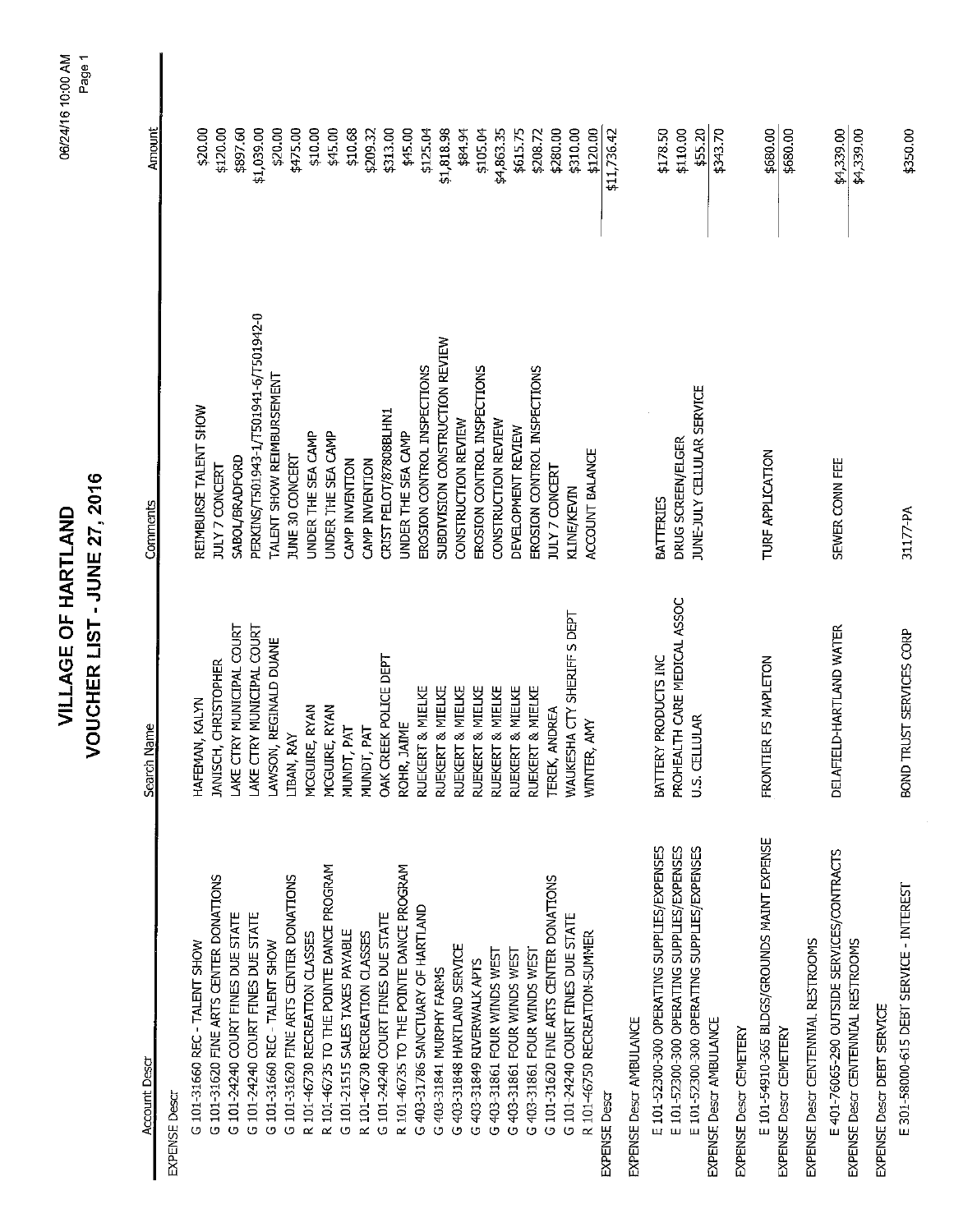|                                             |                                |                                          | z age z    |  |
|---------------------------------------------|--------------------------------|------------------------------------------|------------|--|
| <b>Account Descr</b>                        | Search Name                    | Comments                                 | Amount     |  |
| EXPENSE Descr DEBT SERVICE                  |                                |                                          | \$350.00   |  |
| EXPENSE Descr FINANCIAL ADMINISTRATION      |                                |                                          |            |  |
| E 101-51500-500 PROPERTY ASSESSMENT         | ACCURATE APPRAISAL LLC         | FINAL 2016 INVOICE                       | \$3,670.00 |  |
| E 101-51500-300 OPERATING SUPPLIES/EXPENSES | DIVERSIFIED BENEFIT SERVICES   | JUNE ADMN SERVICES                       | \$163.93   |  |
| E 101-51500-300 OPERATING SUPPLIES/EXPENSES | SYSTEMS, INC<br>ONTECH         | MILEAGE                                  | \$32.40    |  |
| EXPENSE Descr FINANCIAL ADMINISTRATION      |                                |                                          | \$3,866.33 |  |
| EXPENSE Descr FIRE PROTECTION               |                                |                                          |            |  |
| E 101-52200-300 OPERATING SUPPLIES/EXPENSES | TRUE VALUE<br><b>BIEBELS</b>   | PVC/VALVE/ADAPTER                        | \$2739     |  |
| E 101-52200-300 OPERATING SUPPLIES/EXPENSES | TRUE VALUE<br>BIEBELS          | <b>ZIP TIES/PAINT</b>                    | \$11.21    |  |
| E 101-52200-300 OPERATING SUPPLIES/EXPENSES | EXECU PRINT                    | <b>BANNER</b>                            | \$150.00   |  |
| E 101-52200-300 OPERATING SUPPLIES/EXPENSES | INTER OFFICE PRODUCTS INC      | PRINTER TONER                            | \$23.00    |  |
| E 101-52200-290 OUTSIDE SERVICES/CONTRACTS  | KEN WEBER TRUCK SERVICE        | <b>WINCHING</b>                          | \$225.00   |  |
| E 101-52200-300 OPERATING SUPPLIES/EXPENSES | LARK UNIFORM INC               | <b>BELTS</b>                             | \$20.95    |  |
| E 101-52200-300 OPERATING SUPPLIES/EXPENSES | LARK UNIFORM INC               | <b>UNIFORMS</b>                          | \$239.40   |  |
| E 101-52200-300 OPERATING SUPPLIES/EXPENSES | LARK UNIFORM INC               | <b>UNIFORMS</b>                          | \$273.30   |  |
| E 101-52200-360 VEHICLE MAINT/EXPENSE       | PARTS HUT HARTLAND             | <b>OIL/FILTER</b>                        | \$23.24    |  |
| E 101-52200-255 BLDGS/GROUNDS               | PIONEER SUPPLY LLC             | <b>JANITORIAL SUPPLIES</b>               | \$464.00   |  |
| E 101-52200-300 OPERATING SUPPLIES/EXPENSES | PROHEALTH CARE MEDICAL ASSOC   | DRUG SCREEN/ELGER                        | \$110.00   |  |
| E 101-52200-220 UTILITY SERVICES            | U.S. CELLULAR                  | JUNE-JULY CELLULAR SERVICE               | \$55.20    |  |
| EXPENSE Descr FIRE PROTECTION               |                                |                                          | \$1,622.69 |  |
| EXPENSE Descr GENERAL ADMINISTRATION        |                                |                                          |            |  |
| E 101-51400-300 OPERATING SUPPLIES/EXPENSES | DAVID COX                      | AIRFARE REIMBURSEMENT/ICMA               | \$127.96   |  |
| E 101-51400-395 COMMUNITY RELATIONS         | LF GEORGE, INC                 | EQUIPMENT RENTAL/HARTLAND MARSH          | \$2,000.00 |  |
| E 101-51400-300 OPERATING SUPPLIES/EXPENSES | <b>GRAPHICS</b><br>VILLAGE     | LETTERHEAD                               | \$439.16   |  |
| E 101-51400-210 LEGAL SERVICES              | VON BRIESEN & ROPER            | LEGAL FEES                               | \$3,352.90 |  |
| E 101-51400-300 OPERATING SUPPLIES/EXPENSES | WAUKESHA CTY REGISTER OF DEEDS | MAY DOCUMENT REGISTRATIONS               | \$30.00    |  |
| E 101-51400-290 OUTSIDE SERVICES/CONTRACTS  | WI DEPT OF JUSTICE (CHKS)      | MAY BARTENDERS                           | \$392.00   |  |
| E 101-51400-290 OUTSIDE SERVICES/CONTRACTS  | WI DEPT OF JUSTICE (CHKS)      | MAY SOLICITOR                            | \$91.00    |  |
| EXPENSE Descr GENERAL ADMINISTRATION        |                                |                                          | \$6,433.02 |  |
| EXPENSE Descr LAW ENFORCEMENT               |                                |                                          |            |  |
| E 101-52100-290 OUTSIDE SERVICES/CONTRACTS  | <b>CRAIGD</b><br>CHILDS,       | NEW HIRE EVALUATION/GREENWOOD            | \$500.00   |  |
| E 101-52100-300 OPERATING SUPPLIES/EXPENSES | COMPLETE OFFICE OF WISCONSIN   | CREDIT                                   | $-525.04$  |  |
| E 101-52100-300 OPERATING SUPPLIES/EXPENSES | COMPLETE OFFICE OF WISCONSIN   | OFFICE SUPPLIES                          | \$155.98   |  |
| E 101-52100-300 OPERATING SUPPLIES/EXPENSES | EXECU PRINT                    | NAME PLATES/BUSINESS CARDS NEW EMPLOYEES | \$87.00    |  |
| E 101-52100-300 OPERATING SUPPLIES/EXPENSES | GENERAL COMMUNICATIONS         | COMPUTER SCREEN SUPPORTS                 | \$325.00   |  |
| E 101-52100-360 VEHICLE MAINT/EXPENSE       | HARTLAND SERVICE INC           | LOF SQ 1                                 | \$45.66    |  |
| E 101-52100-300 OPERATING SUPPLIES/EXPENSES | HOME DEPOT                     | STORAGE BIN                              | \$17.97    |  |
| E 101-52100-290 OUTSIDE SERVICES/CONTRACTS  | ORTHOPAEDIC ASSOCIATES WI      | FITNESS FOR DUTY EVAL/GREENWOOD          | \$123.50   |  |
| E 101-52100-300 OPERATING SUPPLIES/EXPENSES | STREICHER S                    | <b>CLOTHING/NEW OFFICER</b>              | \$169.96   |  |

06/24/16 10:00 AM<br>Page 2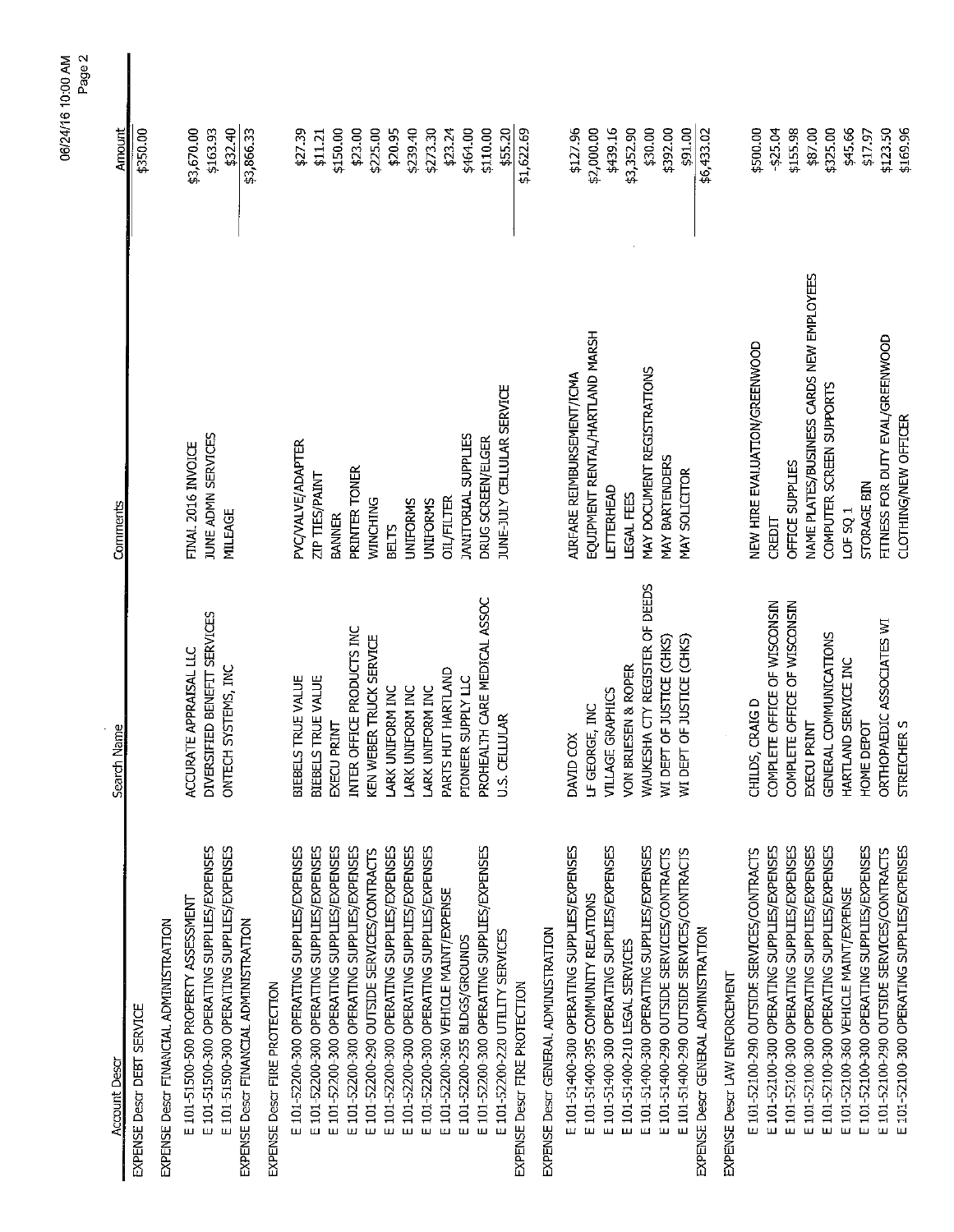|                                                |                                      |                      | Page 3<br>06/24/16 10:00 AM |
|------------------------------------------------|--------------------------------------|----------------------|-----------------------------|
| <b>Account Descr</b>                           | Search Name                          | Comments             | Amount                      |
| E 101-52100-300 OPERATING SUPPLIES/EXPENSES    | <b>STREICHER S</b>                   | <b>HOLSTERS</b>      | \$1,270.50                  |
| E 101-52100-290 OUTSIDE SERVICES/CONTRACTS     | WAUKESHA CTY TREASURER (515)         | MAY PRISONER HOUSING | \$232.68                    |
| E 101-52100-360 VEHICLE MAINT/EXPENSE          | WEARING, DARRIN                      | REIMBURSE FOR FUEL   | \$10.00                     |
| E 101-52100-290 OUTSIDE SERVICES/CONTRACTS     | WI DEPT OF JUSTICE (CHKS)            | CARE CAB             | \$7.00                      |
| EXPENSE Descr LAW ENFORCEMENT                  |                                      |                      | \$2,920.21                  |
| EXPENSE Descr LIBRARY                          |                                      |                      |                             |
| E 101-55110-310 BOOKS & MATERIALS              | BAKER & TAYLOR (C031.1463)           | <b>BOOKS</b>         | \$64.57                     |
| 101-55110-310 BOOKS & MATERIALS<br>Щ           | BAKER & TAYLOR (C0311463)            | <b>BOOKS</b>         | \$115.82                    |
| E 101-55110-310 BOOKS & MATERIALS              | [AYLOR (L033027 2)<br>BAKER & T      | <b>BOOK</b>          | \$15.67                     |
| 101-55110-310 BOOKS & MATERIALS<br>Щ           | AYLOR (L033027<br>BAKER & T          | <b>BOOKS</b>         | \$45.87                     |
| E 101-55110-310 BOOKS & MATERIALS              | [AYLOR (L033027 2)<br>BAKER & T      | <b>BOOKS</b>         | \$46.80                     |
| 101-55110-310 BOOKS & MATERIALS<br>ш           | [AYLOR (L033027 2)<br>BAKER & T      | <b>BOOKS</b>         | \$120.35                    |
| 101-55110-310 BOOKS & MATERIALS<br>ш           | ଲ<br>AYLOR (L033027<br>BAKER & T     | <b>BOOK</b>          | \$15.12                     |
| E 101-55110-310 BOOKS & MATERIALS              | ন<br>[AYLOR (L033027<br>BAKER &      | <b>BOOKS</b>         | \$219.17                    |
| E 101-55110-310 BOOKS & MATERIALS              | ର<br>[AYLOR (L033027<br>BAKER &      | <b>BOOKS</b>         | \$44.20                     |
| 101-55110-310 BOOKS & MATERIALS<br>Щ           | <b>AYLOR (L0330272)</b><br>BAKER & T | <b>BOOKS</b>         | \$91.45                     |
| 101-55110-310 BOOKS & MATERIALS<br>Щ           | [AYLOR (L5396762)<br>BAKER & T       | <b>BOOKS</b>         | \$596.43                    |
| 101-55110-310 BOOKS & MATERIALS<br>Щ           | [AYLOR (L539676 2)<br>BAKER &        | <b>BOOKS</b>         | \$568.28                    |
| 101-55110-310 BOOKS & MATERIALS<br>Щ           | BAKER & TAYLOR (L5396762)            | <b>BOOKS</b>         | \$264.20                    |
| 101-55110-310 BOOKS & MATERIALS<br>Щ           | FAYLOR (L5396762)<br>BAKER & T       | <b>BOOKS</b>         | \$311.68                    |
| 101-55110-310 BOOKS & MATERIALS<br>ш           | [AYLOR (L539676 2)<br>BAKER & T      | <b>BOOKS</b>         | \$180.15                    |
| 101-55110-310 BOOKS & MATERIALS<br>ш           | <b>AYLOR (L5396762)</b><br>BAKER & T | <b>BOOKS</b>         | \$254.12                    |
| 101-55110-310 BOOKS & MATERIALS<br>ш           | BAKER & TAYLOR (L676958 2)           | <b>BOOK</b>          | \$10.63                     |
| 101-55110-310 BOOKS & MATERIALS<br>ш           | BAKER & TAYLOR (L676958 2)           | <b>BOOK</b>          | \$10.07                     |
| 101-55110-255 BLDGS/GROUNDS<br>ш               | BIEBELS TRUE VALUE                   | LOPPER               | \$13.35                     |
| 101-55110-310 BOOKS & MATERIALS<br>ш           | BLACKSTONE AUDIO INC                 | ADULT AUDIOBOOK      | \$50.00                     |
| 101-55110-310 BOOKS & MATERIALS<br>ш           | GALE/CENGAGE LEARNING                | LARGE PRINTS         | \$183.62                    |
| 101-55110-310 BOOKS & MATERIALS<br>ш           | GALE/CENGAGE LEARNING                | LARGE PRINTS         | \$216.41                    |
| 101-55110-300 OPERATING SUPPLIES/EXPENSES<br>ш | INTER OFFICE PRODUCTS INC            | OFFICE SUPPLIES      | \$93.65                     |
| 101-55110-300 OPERATING SUPPLIES/EXPENSES<br>ш | INTER OFFICE PRODUCTS INC            | OFFICE SUPPLIES      | \$61.16                     |
| 101-55110-300 OPERATING SUPPLIES/EXPENSES<br>ш | INTER OFFICE PRODUCTS INC            | OFFICE SUPPLIES      | \$189.14                    |
| 101-55110-300 OPERATING SUPPLIES/EXPENSES<br>ш | INTER OFFICE PRODUCTS INC            | CREDIT               | \$34.34                     |
| 101-55110-310 BOOKS & MATERIALS<br>Ш           | MIDWEST TAPE                         | <b>AUDIOBOOK</b>     | \$31.49                     |
| 101-55110-310 BOOKS & MATERIALS<br>ш           | MIDWEST TAPE                         | <b>S</b>             | \$17.84                     |
| 101-55110-310 BOOKS & MATERIALS<br>ш           | MIDWEST TAPE                         | DVD/MUSIC            | \$27.28                     |
| 101-55110-345 STAFF EDUCATION/TRAINING<br>ш    | NANCY MASSNICK                       | APR-JUNE MILEAGE     | \$92.88                     |
| 101-55110-300 OPERATING SUPPLIES/EXPENSES<br>ш | NANCY MASSNICK, LIBRARY DIR          | PETTY CASH           | \$4.69                      |
| 101-55110-300 OPERATING SUPPLIES/EXPENSES<br>ш | NANCY MASSNICK, LIBRARY DIR          | PETTY CASH           | \$8.00                      |
| 101-55110-300 OPERATING SUPPLIES/EXPENSES      | NANCY MASSNICK, LIBRARY DIR          | PETTY CASH           | \$33.43                     |
| 101-55110-300 OPERATING SUPPLIES/EXPENSES<br>ш | NANCY MASSNICK, LIBRARY DIR          | PETTY CASH           | \$34.78                     |
| 101-55110-325 PERIODICALS<br>Ш                 | OCONOMOWOC ENTERPRISE                | ANNUAL SUBSCRIPTION  | \$43.00                     |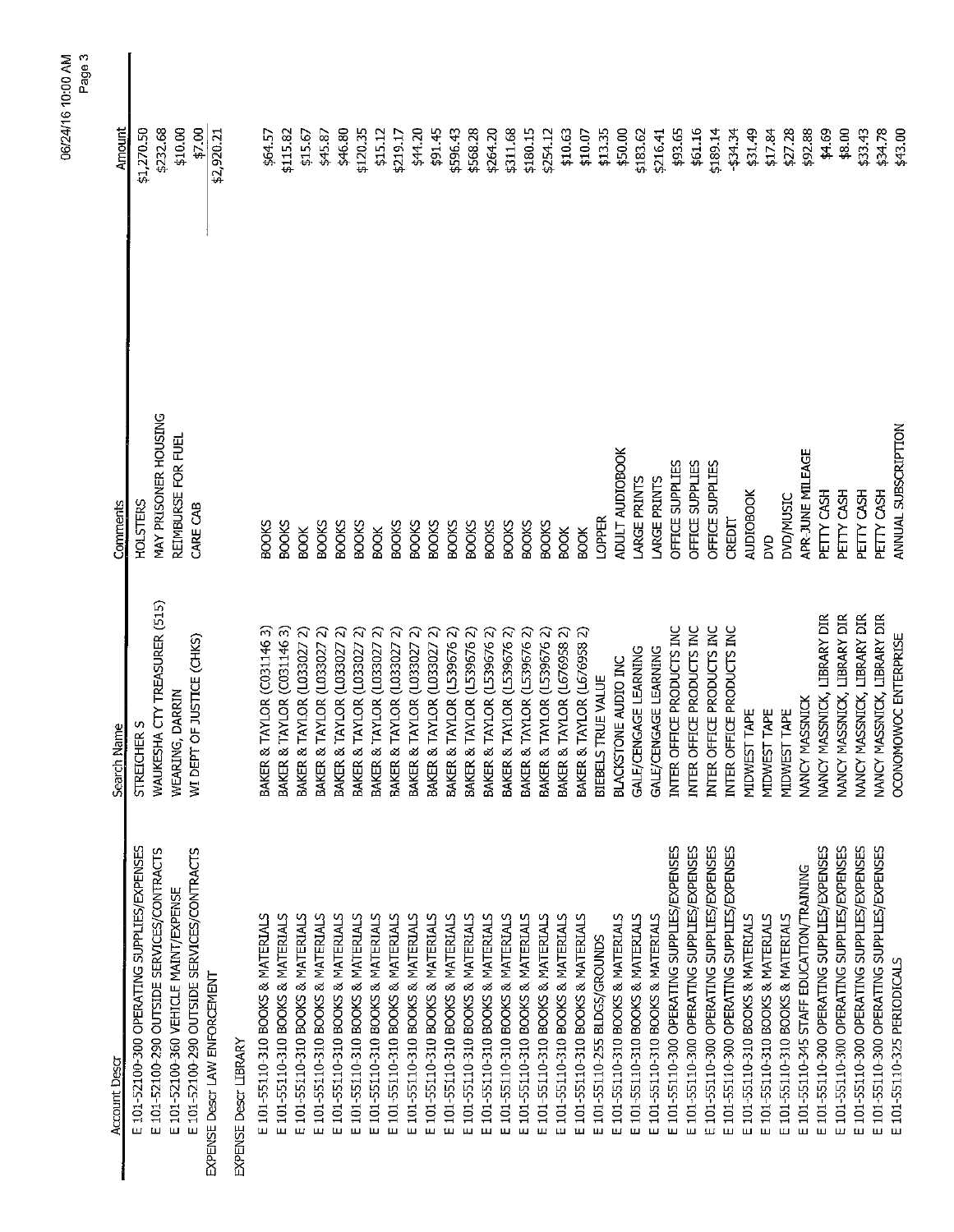| <b>Account Descr</b>                                                | Search Name                  | Comments                    | Amount                 |
|---------------------------------------------------------------------|------------------------------|-----------------------------|------------------------|
| E 101-55110-300 OPERATING SUPPLIES/EXPENSES                         | SYSTEMS, INC<br>ONTECH       | PRINTER                     | \$299.00               |
| E 101-55110-310 BOOKS & MATERIALS                                   | PENGUIN RANDOM HOUSE LLC     | ADULT AUDIOBOOKS            | \$67.50                |
| E 101-55110-310 BOOKS & MATERIALS                                   | PENGUIN RANDOM HOUSE LLC     | ADULT AUDIOBOOK/LARGE PRINT | \$50.25                |
| E 101-55110-310 BOOKS & MATERIALS                                   | PENGUIN RANDOM HOUSE LLC     | CHILDRENS AUDIOBOOK         | \$30.00                |
| E 101-55110-255 BLDGS/GROUNDS                                       | PROBARK                      | <b>MULCH</b>                | \$148.00               |
| E 101-55110-310 BOOKS & MATERIALS                                   | RECORDED BOOKS LLC           | ADULT AUDIOBOOKS            | \$111.60               |
| E 101-55110-290 OUTSIDE SERVICES/CONTRACTS                          | RICOH AMERICAS CORP          | <b>JULY LEASE</b>           | \$16.35                |
| E 101-55110-290 OUTSIDE SERVICES/CONTRACTS                          | RICOH AMERICAS CORP          | <b>JULY LEASE</b>           | \$66.01                |
| E 101-55110-300 OPERATING SUPPLIES/EXPENSES                         | <b>UPSTART</b>               | <b>POSTER/BOOKMARK</b>      | \$13.00                |
| E 101-55110-325 PERIODICALS                                         | WAUKESHA CTY TREASURER (515) | FLIPSTER E-MAGAZINE         | \$348.00               |
| E 101-55110-220 UTILITY SERVICES                                    | WE ENERGIES                  | <b>MAY-JUNE ELECTRIC</b>    | \$2,564.85             |
| E 101-55110-290 OUTSIDE SERVICES/CONTRACTS<br>EXPENSE Descr LIBRARY | WI DEPT OF ADMINISTRATION    | JAN-JUNE TEACH SERVICES     | \$600.00<br>\$8,415.52 |
| EXPENSE Descr LIBRARY ADDITION                                      |                              |                             |                        |
| E 401-79130-285 CONSTRUCTION COSTS                                  | GRINNELL<br><b>SIMPLEX</b>   | FIRE ALARM UPGRADE          | \$4,473.96             |
| EXPENSE Descr LIBRARY ADDITION                                      |                              |                             | \$4,473.96             |
| EXPENSE Descr LIBRARY SPEC EXPENSE                                  |                              |                             |                        |
| E 205-59100-305 EXPENSES-OTHER                                      | BAKER & TAYLOR (L676958 2)   | <b>BOOKS</b>                | \$108.90               |
| E 205-59100-305 EXPENSES-OTHER                                      | SWANSON, SARA                | REIMBURSE PROGRAM SUPPLIES  | \$166.64               |
| EXPENSE Descr LIBRARY SPEC EXPENSE                                  |                              |                             | \$275.54               |
| EXPENSE Descr MISC STORM SEWER REPAIR                               |                              |                             |                        |
| E 401-74010-290 OUTSIDE SERVICES/CONTRACTS                          | RUEKERT & MIELKE             | MISC STORM SEWER REPAIR     | \$661.00               |
| EXPENSE Descr MISC STORM SEWER REPAIR                               |                              |                             | \$661.00               |
| EXPENSE Descr MUNICIPAL BUTLDING                                    |                              |                             |                        |
| E 101-51600-290 OUTSIDE SERVICES/CONTRACTS                          | <b>ALSCO</b>                 | FLOOR MAT SERVICE           |                        |
| E 101-51600-290 OUTSIDE SERVICES/CONTRACTS                          | <b>ALSCO</b>                 |                             | \$109.01               |
| E 101-51600-255 BLDGS/GROUNDS                                       |                              | FLOOR MAT SERVICE           | \$109.01               |
|                                                                     | BIEBELS TRUE VALUE           | <b>LOPPER</b>               | \$13.35                |
| E 101-51600-255 BLDGS/GROUNDS                                       | BIEBELS TRUE VALUE           | MITE CONTROL SPRAY          | \$19.68                |
| E 101-51600-255 BLDGS/GROUNDS                                       | KAESTNER AUTO ELECTRIC CO    | FLAG                        | \$260.00               |
| E 101-51600-220 UTILITY SERVICES                                    | WE ENERGIES                  | MAY-JUNE ELECTRIC           | \$1,680.13             |
| EXPENSE Descr MUNICIPAL BUILDING                                    |                              |                             | \$2,191.18             |
| EXPENSE Descr PARKS                                                 |                              |                             |                        |
| E 101-55200-365 BLDGS/GROUNDS MAINT EXPENSE                         | ALL-WAYS CONTRACTORS INC     | <b>TOP SOIL</b>             | \$137.50               |
| E 101-55200-365 BLDGS/GROUNDS MAINT EXPENSE                         | BATTERY PRODUCTS INC         | <b>BATTERIES</b>            | \$16.80                |
| E 101-55200-365 BLDGS/GROUNDS MAINT EXPENSE                         | BIEBELS TRUE VALUE           | HINGES/PLIER/DRILL          | \$129.32               |
| E 101-55200-365 BLDGS/GROUNDS MAINT EXPENSE                         | BIEBELS TRUE VALUE           | RED SPRAY PAINT             | \$9.88                 |
| E 101-55200-365 BLDGS/GROUNDS MAINT EXPENSE                         | FRONTIER FS MAPLETON         | <b>TURF APPLICATION</b>     | \$110.00               |
| E 101-55200-365 BLDGS/GROUNDS MAINT EXPENSE                         | PORT-A-JOHN                  | PENBROOK RESTROOM           | \$150.00               |

06/24/16 10:00 AM<br>Page 4

Ŷ,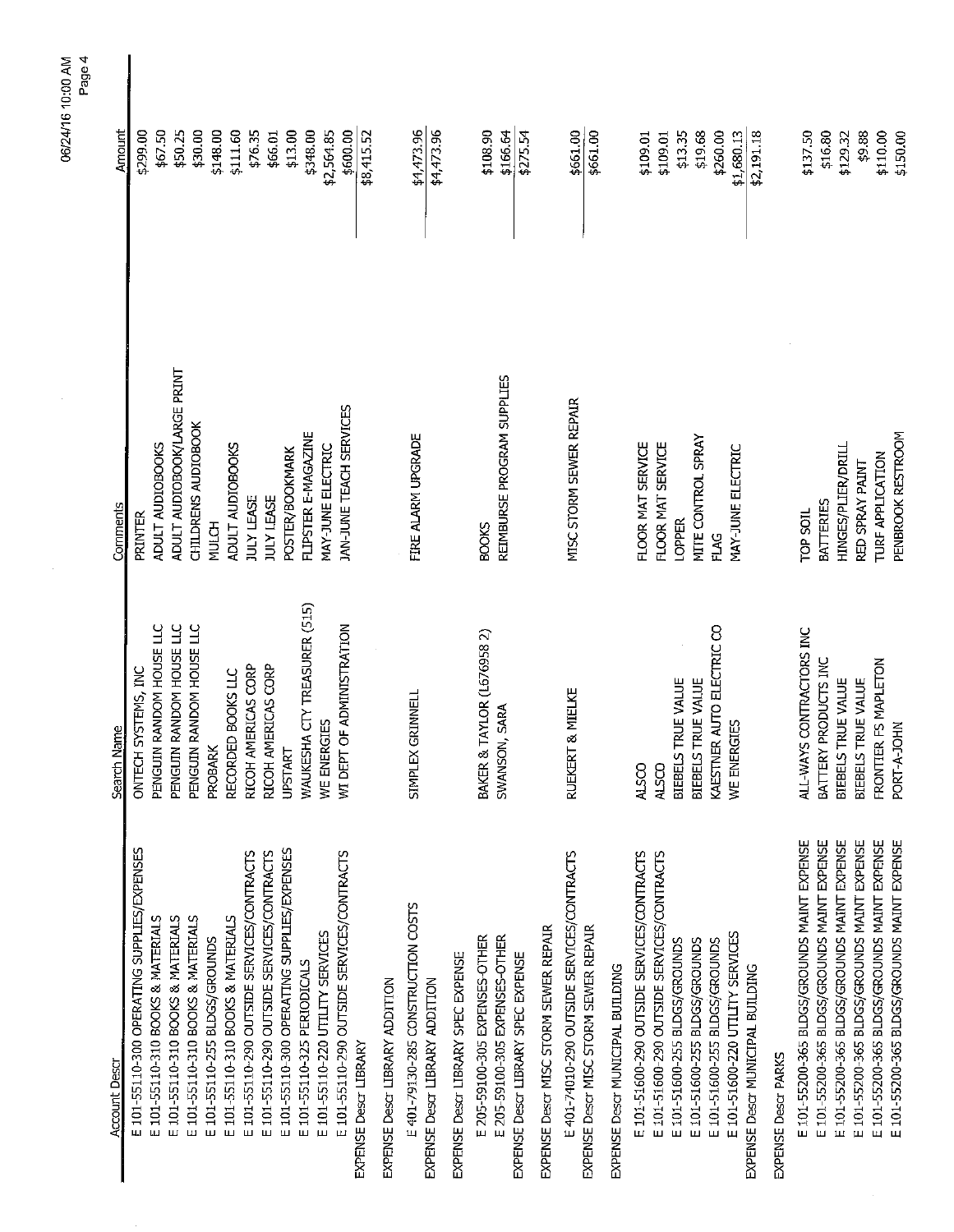| <b>Account Descr</b>                        | Search Name                    | Comments                             | Amount     |
|---------------------------------------------|--------------------------------|--------------------------------------|------------|
| E 101-55200-365 BLDGS/GROUNDS MAINT EXPENSE | PREMIER BLASTING LLC           | REMOVE GRAFFITI/CASTLE PARK          | \$175.00   |
| E 101-55200-365 BLDGS/GROUNDS MAINT EXPENSE | PROVEN POWER INC               | STRING/OIL                           | \$505.51   |
| E 101-55200-365 BLDGS/GROUNDS MAINT EXPENSE | PROVEN POWER INC               | <b>BLADE</b>                         | \$153.90   |
| E 101-55200-365 BLDGS/GROUNDS MAINT EXPENSE | WERNER ELECTRIC SUPPLY         | ELECTRIC BOX BREAKER STOPS           | \$3.54     |
| <b>EXPENSE Descr PARKS</b>                  |                                |                                      | \$1,391.45 |
| EXPENSE Descr PUBLIC WORKS                  |                                |                                      |            |
| E 101-53000-365 BLDGS/GROUNDS MAINT EXPENSE | ALL-WAYS CONTRACTORS INC       | <b>TOP SOIL</b>                      | \$137.50   |
| E 101-53000-360 VEHICLE MAINT/EXPENSE       | AUTOMOTIVE PARTS & EQUIPMENT   | PARTS CABINET                        | \$179.95   |
| E 101-53000-360 VEHICLE MAINT/EXPENSE       | PRICE ENGINEERING              | HOSE                                 | \$6.78     |
| E 101-53000-360 VEHICLE MAINT/EXPENSE       | PRICE ENGINEERING              | <b>HOSES</b>                         | \$486.61   |
| E 101-53000-360 VEHICLE MAINT/EXPENSE       | PRICE ENGINEERING              | <b>ADAPTER</b>                       | \$51.84    |
| E 101-53000-300 OPERATING SUPPLIES/EXPENSES | PROHEALTH CARE MEDICAL ASSOC   | DRUG SCREEN/DENK/FREDRICK            | \$58.00    |
| E 101-53000-180 OTHER BENEFITS              | SPIC AND SPAN INC              | UNIFORMS 5/25/16                     | \$99.00    |
| E 101-53000-180 OTHER BENEFITS              | SPIC AND SPAN INC              | UNIFORMS 6/08/16                     | \$126.00   |
| E 101-53000-180 OTHER BENEFITS              | SPIC AND SPAN INC              | UNIFORMS 6/01/16                     | \$99.00    |
| E 101-53000-180 OTHER BENEFITS              | SPIC AND SPAN INC              | UNIFORM 6/14/16                      | \$17.95    |
| E 101-53000-180 OTHER BENEFITS              | SPIC AND SPAN INC              | UNIFORMS 5/25/16                     | \$126.00   |
| E 101-53000-235 STREET SWEEPING             | STRIETER FARM TRUCK SERVICE    | HAUL SWEEPER SPOILS                  | \$855.00   |
| E 101-53000-235 STREET SWEEPING             | STRIETER FARM TRUCK SERVICE    | HAUL STREET SWEEPING                 | \$332.50   |
| E 101-53000-360 VEHICLE MAINT/EXPENSE       | TRUCK COUNTRY OF WISCONSIN     | FILTERS/FUEL LINE FOR SWEEPER        | \$973.91   |
| E 101-53000-220 UTILITY SERVICES            | U.S. CELLULAR                  | JUNE-JULY CELLULAR SERVICE           | \$99.60    |
| E 101-53000-360 VEHICLE MAINT/EXPENSE       | WEBER, KURT                    | WRENCHES/HOSE HOOKS                  | \$309.24   |
| E 101-53000-290 OUTSIDE SERVICES/CONTRACTS  | WI DEPT OF JUSTICE (CHKS)      | DPW EMPLOYMENT                       | \$7.00     |
| E 101-53000-420 STORM SEWER                 | WOLF CONSTRUCTION CO INC       | <b>ASPHALT</b>                       | \$140.43   |
| EXPENSE Descr PUBLIC WORKS                  |                                |                                      | \$4,106.31 |
| EXPENSE Descr RECREATION PROGRAMS/EVENTS    |                                |                                      |            |
| E 101-55300-300 OPERATING SUPPLIES/EXPENSES | ACCURATE GRAPHICS INC          | CONCERT SERIES FLYERS                | \$87.50    |
| E 101-55300-312 SPLASHPAD EXPENSES          | AUSTIN PLUMBING & HEATING      | WATER FITTING/SPLASH PAD             | \$46.75    |
| E 101-55300-290 OUTSIDE SERVICES/CONTRACTS  | AVALON GRAPHICS LLC            | ZUMBA BANNER                         | \$140.00   |
| E 101-55300-312 SPLASHPAD EXPENSES          | COMMERCIAL RECREATION SPECIALI | PRESS AND PLAY SWITCH/SOLENOID VALVE | \$550.00   |
| E 101-55300-290 OUTSIDE SERVICES/CONTRACTS  | HOOPER HANDS BASKETBALL AC     | FUNDAMENTALS OF BASKETBALL           | \$336.00   |
| E 101-55300-290 OUTSIDE SERVICES/CONTRACTS  | KIDS SPORTS LLC                | BASEBALL/MULTISPORT/SOCCER           | \$5,304.00 |
| E 101-55300-290 OUTSIDE SERVICES/CONTRACTS  | LAKE COUNTRY MARTIAL ARTS      | BEGINNER TAEKWONDO                   | \$50.40    |
| E 101-55300-290 OUTSIDE SERVICES/CONTRACTS  | LAKE COUNTRY MARTIAL ARTS      | CLASSICAL FENCING                    | \$50.40    |
| E 101-55300-290 OUTSIDE SERVICES/CONTRACTS  | NAGAWAUKEE YACHT CLUB          | SAILING LESSONS                      | \$624.00   |
| E 101-55300-300 OPERATING SUPPLIES/EXPENSES | PROHEALTH CARE MEDICAL ASSOC   | DRUG SCREEN/DENNISTON                | \$29.00    |
| E 101-55300-300 OPERATING SUPPLIES/EXPENSES | PROHEALTH CARE MEDICAL ASSOC   | DRUG SCREEN/KORPELA                  | \$29.00    |
| E 101-55300-300 OPERATING SUPPLIES/EXPENSES | U.S. CELLULAR                  | JUNE-JULY CELLULAR SERVICE           | \$46.79    |
| EXPENSE Descr RECREATION PROGRAMS/EVENTS    |                                |                                      | \$7,293.84 |

EXPENSE Descr SEWER SERVICE

 $\hat{\boldsymbol{\gamma}}$ 

06/24/16 10:00 AM<br>Page 5

 $\parallel$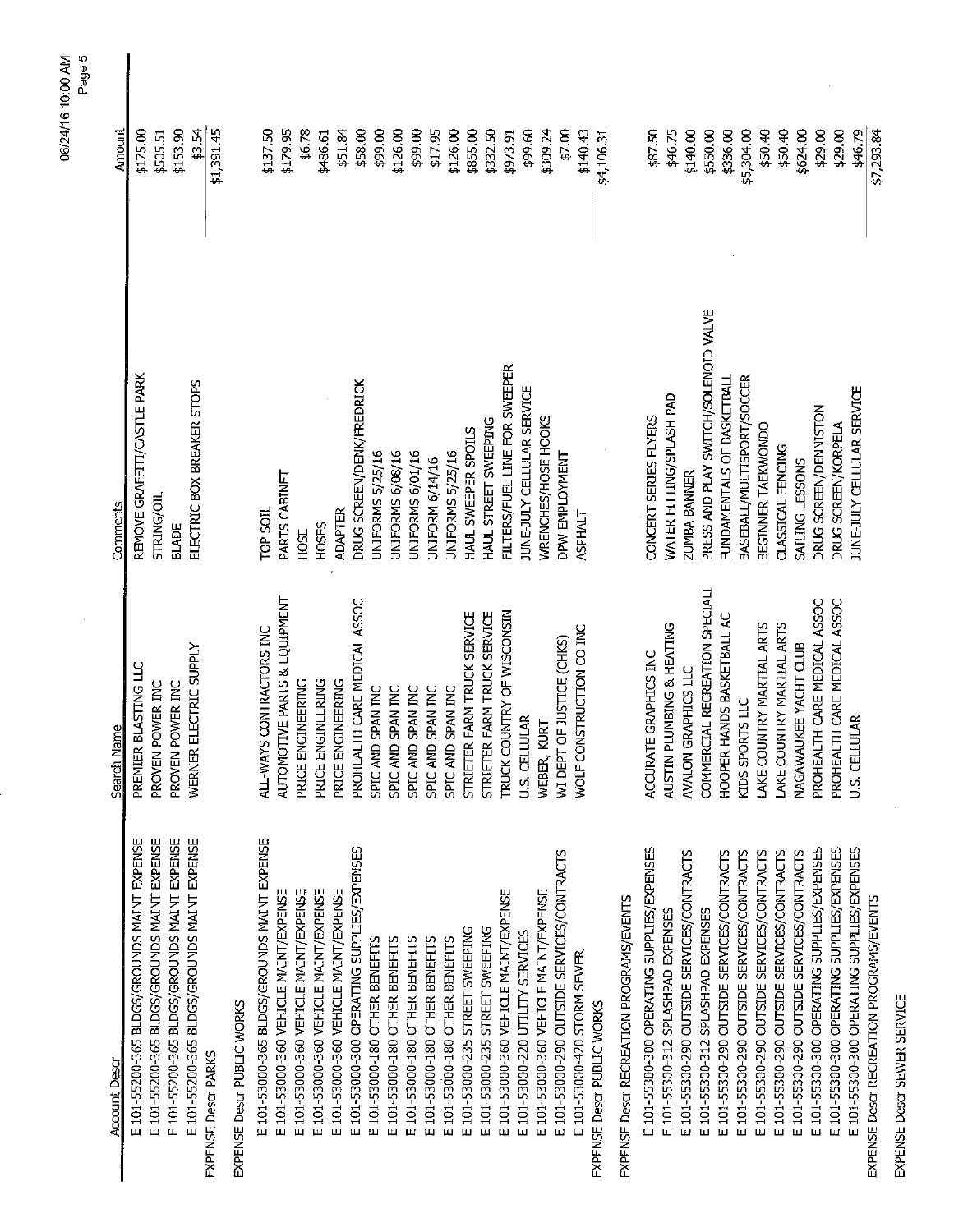| Amount               | \$69,672.51                       | \$658.60                                   | \$25.22                                    | \$4,081.20                     | \$99.61                                      | \$2,050.00                     | \$76,587.14                 |                                            | \$1,444.50                                 | \$1,444.50                                 |                             | \$1,152.64                       | \$137.50                                | \$54.43                                 | \$45.31                               | \$658.60                         | \$63.05                          | \$41.76                                 | \$324.29                                | \$779.94                             | \$520.00                                   | \$4,711.00                          | \$560.00                         | \$990.50                   | \$125.59                              | \$99.61                                        | \$189.67                             | \$2,050.00                           | \$12,503.89                 |
|----------------------|-----------------------------------|--------------------------------------------|--------------------------------------------|--------------------------------|----------------------------------------------|--------------------------------|-----------------------------|--------------------------------------------|--------------------------------------------|--------------------------------------------|-----------------------------|----------------------------------|-----------------------------------------|-----------------------------------------|---------------------------------------|----------------------------------|----------------------------------|-----------------------------------------|-----------------------------------------|--------------------------------------|--------------------------------------------|-------------------------------------|----------------------------------|----------------------------|---------------------------------------|------------------------------------------------|--------------------------------------|--------------------------------------|-----------------------------|
| Comments             | JUNE FEES                         | 2016 2ND PREPAYMENT                        | JUNE ADMN SERVICES                         | MISC SEWER REPAIRS             | JUNE-JULY CELLULAR SERVICE                   | REPORT DEVELOPMENT             |                             |                                            | STORM SEWER CATCH BASIN REPAIR             |                                            |                             | CONSUMER CONFIDENCE REPORTS      | TOP SOIL                                | HYDRANT HARDWARE                        | VALVES/COUPLING                       | 2016 2ND PREPAYMENT              | JUNE ADMIN SERVICES              | HYDRANT WRENCH                          | <b>VALVE/GREASE</b>                     | <b>VALVE PARTS</b>                   | REMOVE GRAFFITI/COVENTRY LANE WATER TOWNER | BRISTLECONE WATER VALVE REPLACEMENT | GENERAL SERVICES                 | <b>HYDRANT REPLACEMENT</b> | <b>METER GASKETS</b>                  | JUNE-JULY CELLULAR SERVICE                     | <b>ASPHALT</b>                       | REPORT DEVELOPMENT                   |                             |
| Search Name          | DELAFIELD-HARTLAND WATER          | DIGGERS HOTLINE INC                        | DIVERSIFIED BENEFIT SERVICES               | RUEKERT & MIELKE               | <b>U.S. CELLULAR</b>                         | WONDERWARE MIDWEST             |                             |                                            | RUEKERT & MIELKE                           |                                            |                             | ACCURATE GRAPHICS INC            | ALL-WAYS CONTRACTORS INC                | <b>BIEBELS TRUE VALUE</b>               | BIEBELS TRUE VALUE                    | DIGGERS HOTLINE INC              | DIVERSIFIED BENEFIT SERVICES     | HD SUPPLY WATERWORKS, LTD               | HD SUPPLY WATERWORKS, LTD               | HD SUPPLY WATERWORKS, LTD            | PREMIER BLASTING LLC                       | RUEKERT & MIELKE                    | RUEKERT & MIELKE                 | RUEKERT & MIELKE           | <b>T&amp;P SALES INC</b>              | U.S. CELLULAR                                  | WOLF CONSTRUCTION CO INC             | WONDERWARE MIDWEST                   |                             |
| <b>Account Descr</b> | E 204-53610-270 TREATMENT EXPENSE | E 204-53610-290 OUTSIDE SERVICES/CONTRACTS | E 204-53610-290 OUTSIDE SERVICES/CONTRACTS | E 204-53610-800 CAPITAL OUTLAY | E 204-53610-385 MAINTENANCE-COLLECT EQP PUMP | E 204-53610-800 CAPITAL OUTLAY | EXPENSE Descr SEWER SERVICE | EXPENSE Descr STORM SWR CATCH BASIN REPAIR | E 401-74075-290 OUTSIDE SERVICES/CONTRACTS | EXPENSE Descr STORM SWR CATCH BASIN REPAIR | EXPENSE Descr WATER UTILITY | E 620-53700-923 OUTSIDE SERVICES | E 620-53700-654 MAINTENANCE OF HYDRANTS | E 620-53700-654 MAINTENANCE OF HYDRANTS | E 620-53700-653 MAINTENANCE OF METERS | E 620-53700-923 OUTSIDE SERVICES | E 620-53700-923 OUTSIDE SERVICES | E 620-53700-654 MAINTENANCE OF HYDRANTS | E 620-53700-654 MAINTENANCE OF HYDRANTS | E 620-53700-651 MAINTENANCE OF MAINS | E 620-53700-923 OUTSIDE SERVICES           | E 620-53700-673 TRANS&DIST MAINS    | E 620-53700-923 OUTSIDE SERVICES | E 620-53700-678 HYDRANTS   | E 620-53700-653 MAINTENANCE OF METERS | E 620-53700-605 MAINTENANCE-WATER SOURCE PLANT | E 620-53700-651 MAINTENANCE OF MAINS | E 620-53700-681 COMPUTERS & SOFTWARE | EXPENSE Descr WATER UTILITY |

 $\hat{\mathcal{A}}$ 

06/24/16 10:00 AM<br>Page 6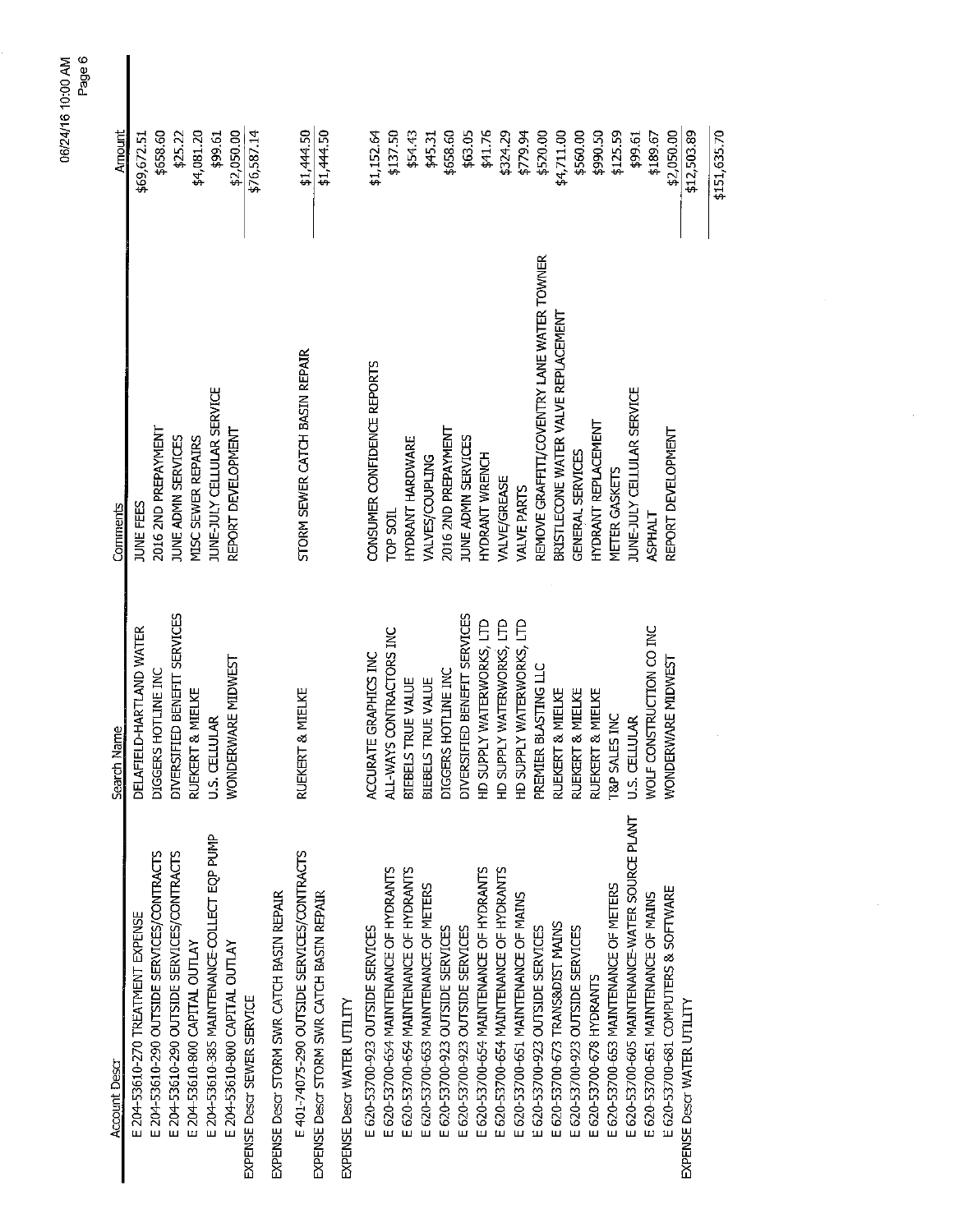#### **VILLAGE OF HARTLAND LICENSES AND PERMITS JUNE 27, 2016**

#### **Licenses and Permits related to "Tent Event" to benefit Cystic Fibrosis Foundation**

| Applicant: | Palmer's Steakhouse     |
|------------|-------------------------|
| Date:      | Sunday, August 28, 2016 |
| Time:      | 1 p.m. $-7:00$ p.m.     |

#### **Street Use Permit**

No concerns from Staff regarding this event.

#### **Bartender (Operator's) License – expires June 30, 2018**

Jasmine Miller Lauren Peterson Bridgette Mundy Caitlin McCoy Judy Callies Rabia Malik Katie Jacobs Matthew Fischer

The Police Chief and Village Clerk recommend approval of the licenses listed above. All applicants have successfully completed the Responsible Beverage Servers Course.

The Police Chief recommends denial of bartender license for Mike Orth.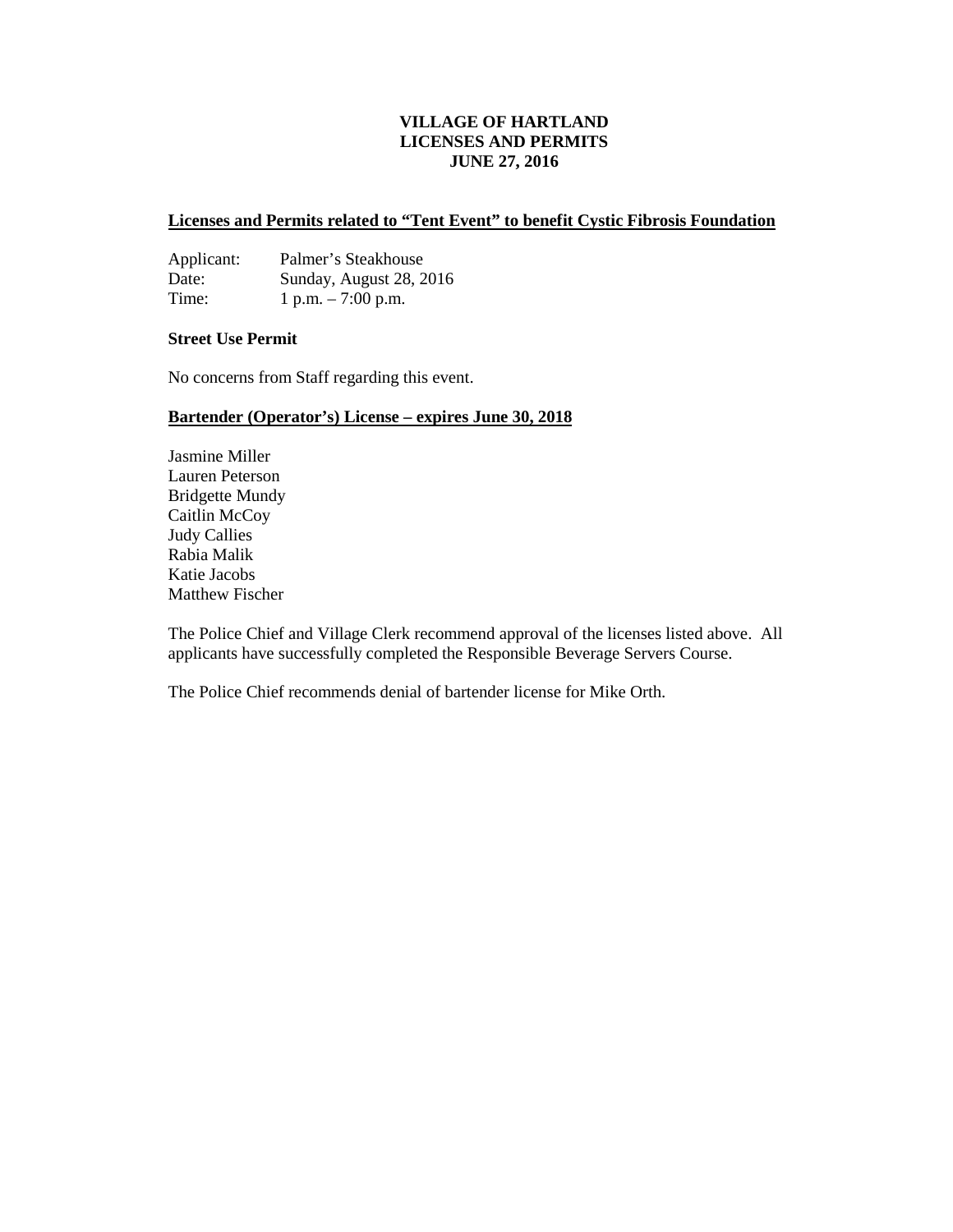

# **Memo**

| Re: | Michael Orth                       |
|-----|------------------------------------|
|     | Date: June 24, 2016                |
| CC: | David Cox                          |
|     | <b>From:</b> Chief Robert J. Rosch |
| To: | Village Board                      |

At the Village Board meeting on Monday, June 27, 2016, there will be a recommendation to deny an operator's license for Michael Orth. I don't know if Mr. Orth will be appearing to ask for consideration, but he is aware of this option via a written notice from the Village Clerk.

When reviewing his application for the license, a record check was completed and it was determined that Mr. Orth had a conviction for a Blood Alcohol Content Violation on May 26, 2016, which is related to an OWI arrest. Mr. Orth was arrested by our department for this OWI violation on April 9, 2016 and because this was a second offense, it automatically makes it a referral to the District Attorney for a state traffic crime. The previous conviction was in 2013.

The DMV record for Mr. Orth lists the conviction date of May 26, 2016 for this offense. A check was also done with the District Attorney Office to verify the conviction.

The denial is being recommended based upon the Village Board policy to deny the issuance based upon a conviction for an alcohol related offense within one year of application. This information is clearly stated on the application form.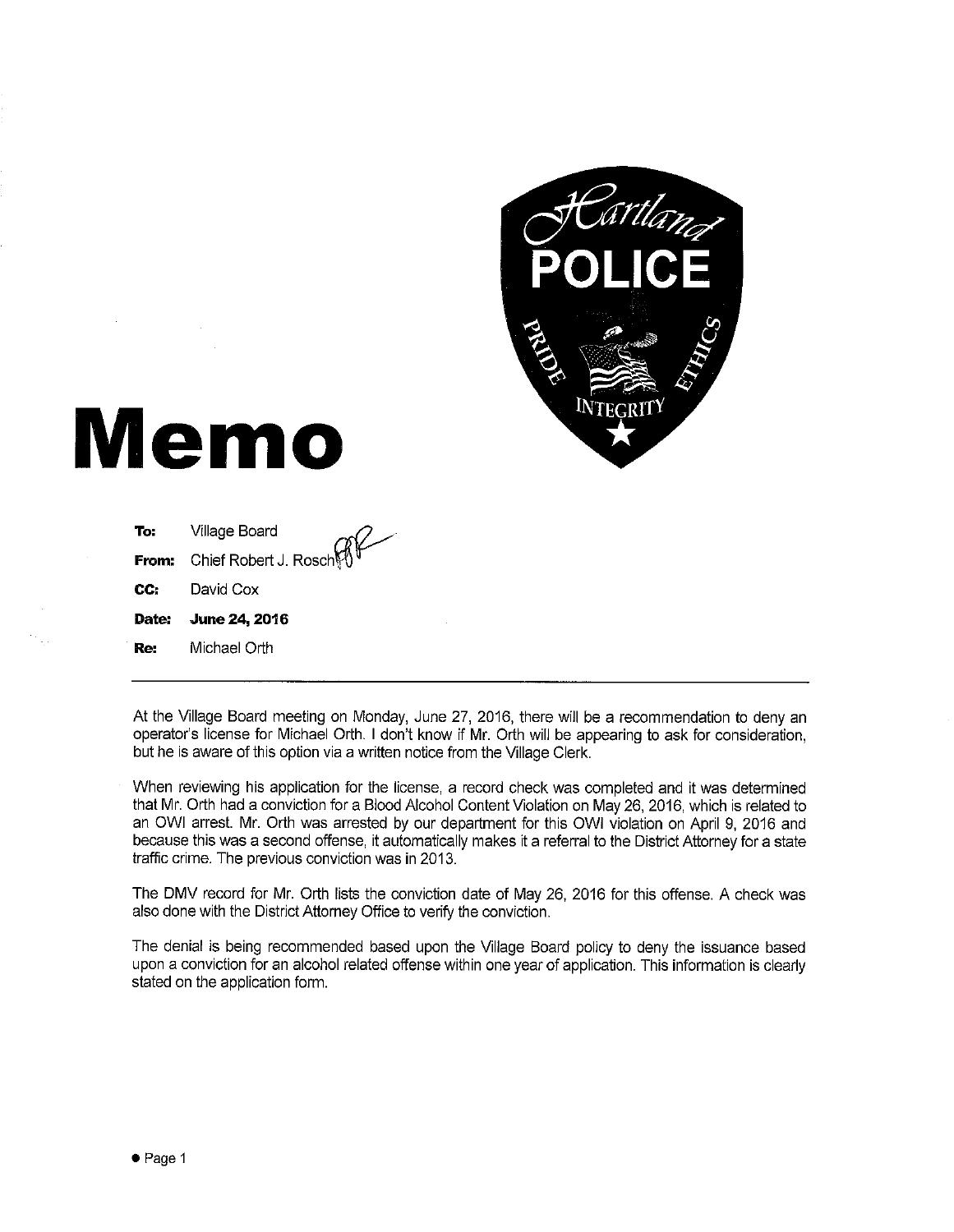#### **MEMORANDUM**

| TO:             | Village Board                               |
|-----------------|---------------------------------------------|
| <b>FROM:</b>    | Ryan Bailey, Finance Director               |
| DATE:           | June 20, 2016                               |
| <b>SUBJECT:</b> | TIF #4 (Emandemco Buildings) Required Audit |

 $\sim 10^{-1}$ 

The State of Wisconsin mandates that all TIF District's have audits when each of the following occurs 30% of project plan expenditures is met, 100% of project plan expenditures is met, and the close-out of the TIF District (maximum of 23 years after the creation). TIF #4 has reached the 30% and 100% of project plan expenditures as stated in the TIF plan document and requires an audit. Staff has requested an engagement letter from Baker Tilly for the TIF audit. Baker Tilly anticipates the fee to be approximately \$2,500-\$3,500 for the audit and audit report that will be prepared.

The close-out TIF audit will happen when the TIF has created enough increment to offset expenditures and eliminate the TIF's negative fund balance. Currently TIF #4 has a fund balance deficit of \$649,220. TIF #4 was shrunk down to two parcels last year in the hopes of gaining some positive increment to help offset as much of the fund balance deficit as possible. Depending on the increase of property values this TIF will take a while to overcome this deficit and eventually close out.

Staff is recommending the Village Board sign and approve the engagement letter provided by Baker Tilly with a fee not to exceed \$3,500 for this service.  $\sim$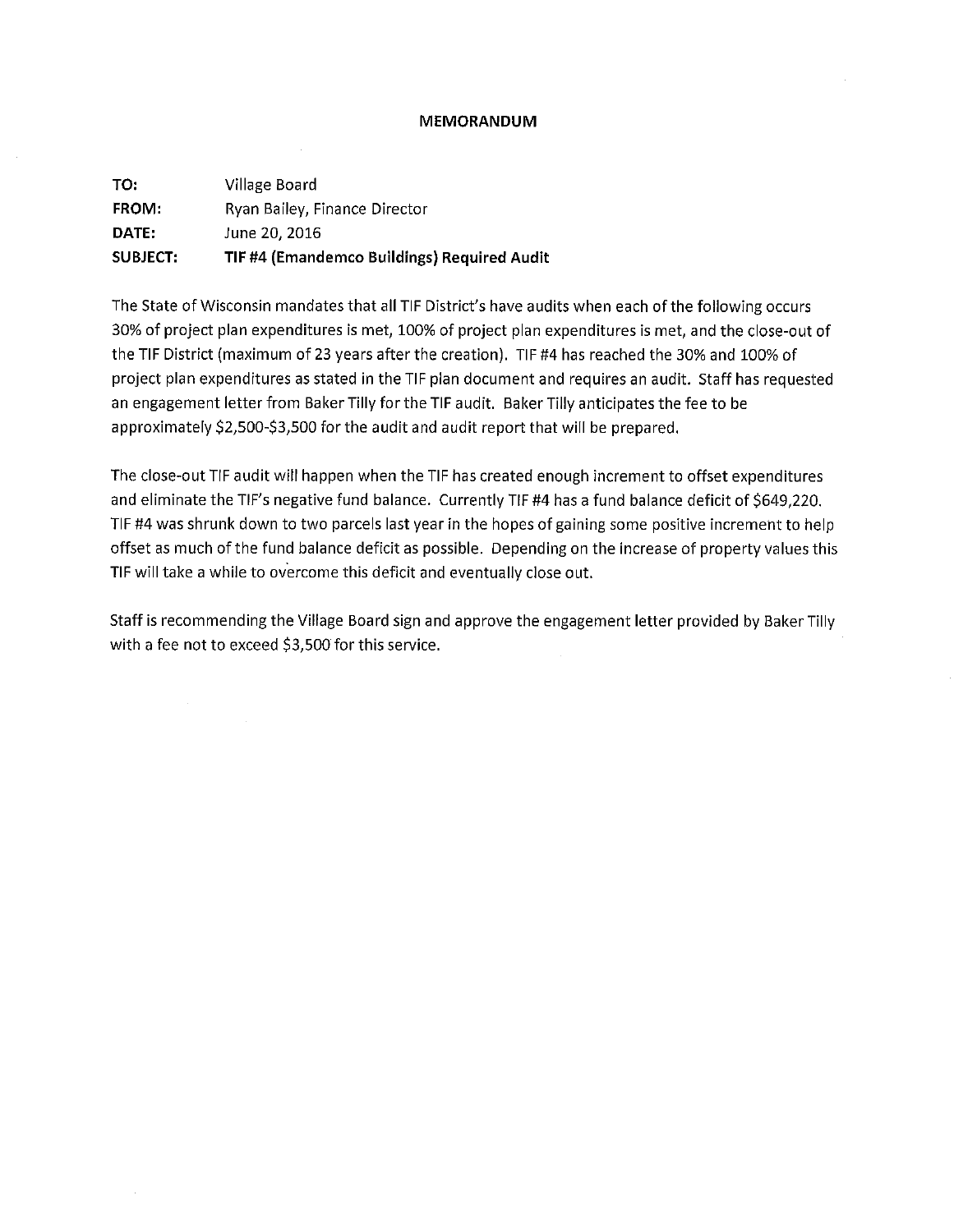# Agreement for Use of Certain Fire Department

# Property for Community Education

THIS AGREEMENT (hereinafter referred to as the "Agreement") is made and entered into this day July 1, 2016 by and between Village Of Hartland (hereinafter referred to as "Village") and Your Choice to Live, Inc. (hereinafter referred to as "Your Choice").

# WITNESSETH:

WHEREAS, Village is the owner of certain real property being, lying and situated in the Village of Hartland, Waukesha County, Wisconsin such real property having a street address of 150 Lawn Street.

WHEREAS, Village is desirous of allowing use of a portion of the building commonly referred to as the Survive Alive House and specifically a second floor bedroom as well as periodic use of the classroom and bathroom (collectively "Premises") to Your Choice upon the terms and conditions as contained herein; and

WHEREAS, Your Choice is desirous of leasing the Premises from Village on the terms and conditions as contained herein;

NOW, THEREFORE, the covenants and obligations contained herein and other good and valuable consideration, the receipt and sufficiency of which is hereby acknowledged, the parties hereto hereby agree as follows:

TERM. The lease term begins on July 1, 2016 (hereinafter referred to as "Commencement Date") and shall terminate on June 30, 2017. This Agreement shall automatically continue on a monthto-month basis until such time as the lease is either terminated by either party in accordance with the terms herein or upon the parties entering into a successor Agreement.

RENT. Rent shall mean all monetary obligations owed from Your Choice to Village under the terms of this Agreement, except for security deposit, if any.

- 1) Amount. The total rent for the term hereof is the sum of \$100.00 per month for the term of the Agreement.
- 2) Due Date. Rent is payable on or before the first day of each month of the term and is considered late five (5) days after the aforementioned date. The first month's installment is to be paid upon the due execution of this Agreement.
- 3) Commencement Date. Rent for the period beginning on the Commencement Date is due upon execution of this agreement and not later than the first day of occupancy by Your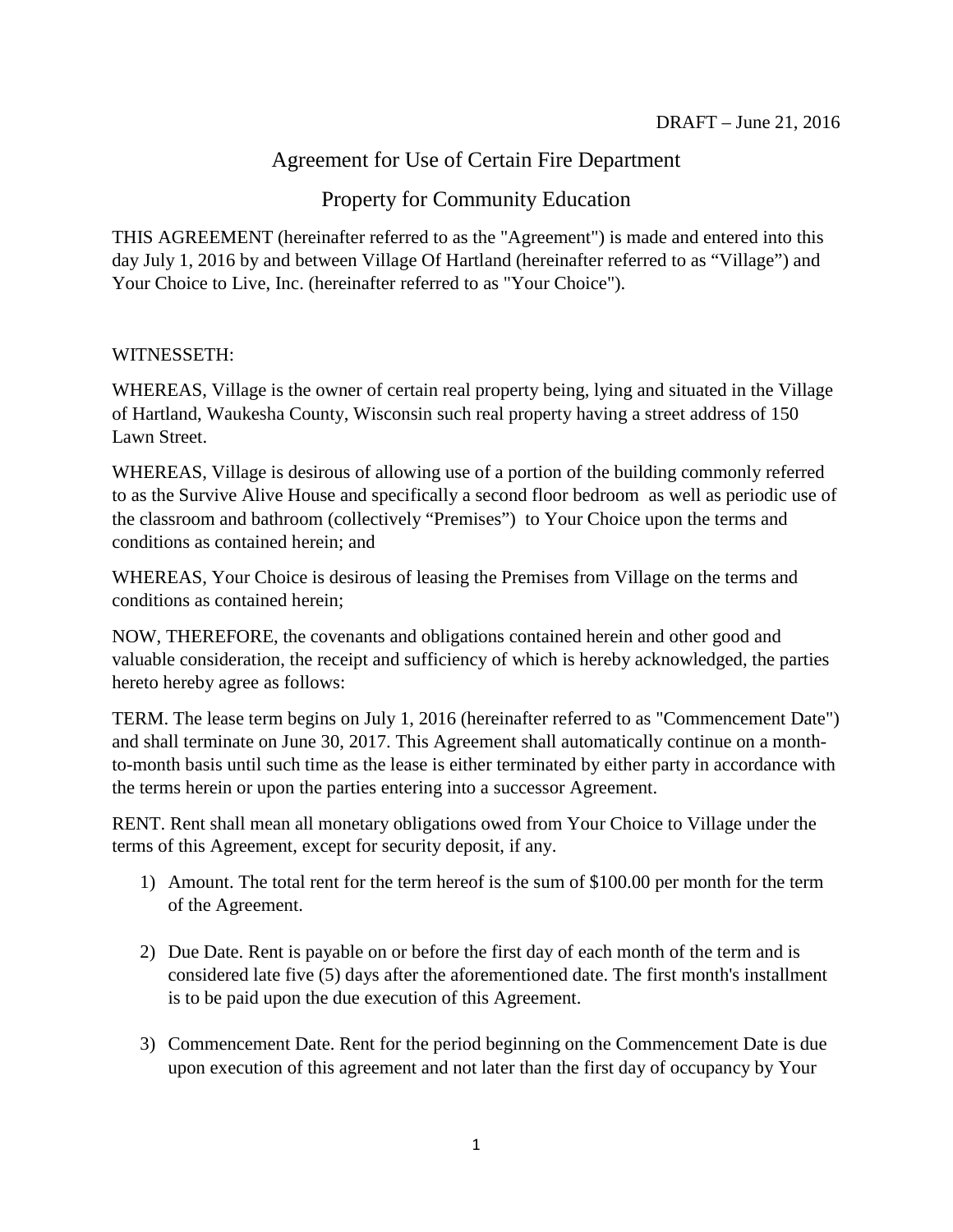Choice. All other payments are to be paid as set forth in the Rent Section, paragraphs (1) and (2) above.

- 4) Early Termination. In the event of early termination, Your Choice shall have no obligation to pay any rent or other costs as described herein except late rent.
- 5) Payment Information. All payments under this Agreement shall be made to Village at Village's address; 210 Cottonwood Ave, Hartland, Wisconsin 53029 or any other location subsequently specified by Village in writing to Your Choice, on or before the due date and without demand. If any payment is returned for non-sufficient funds, stop payment, or account closure by Your Choice's bank, the Village may charge appropriate fees pursuant to Village policy.

DAMAGE TO PREMISES. If, by no fault of Your Choice, Premises are totally or partially damaged or destroyed by fire, earthquake, flood, storm, accident, civil commotion, or other unavoidable cause so as to render the Premises totally or partially uninhabitable, either Village or Your Choice may terminate this Agreement by giving the other written notice. Rent shall be prorated on the date the premises became totally or partially uninhabitable. The prorated amount shall be the current monthly Rent prorated on a thirty (30) day period. If the Agreement is not terminated, Village shall promptly repair the damage, and Rent shall be reduced based on the extent to which the damage interferes with Your Choice's reasonable use of the Premises. If damage occurs as a result of an act of Your Choice or Your Choice's guests, only Village shall have the right of termination, and no reduction in Rent shall be made.

INSURANCE: Your Choice's or its guests' personal property and vehicles are not insured by Village against loss or damage due to fire, theft, vandalism, rain, water, criminal or negligent acts of others, or any other cause. Your Choice is advised to carry Your Choice's own insurance to protect Your Choice from any such loss or damage. Your Choice shall comply with any requirement imposed on Your Choice by Village's insurer.

LATE CHARGE. In the event that any payment required to be paid by Your Choice hereunder is not made within five (5) days, Your Choice shall pay to Village, in addition to such payment or other charges due hereunder, a "late fee" in the amount of\$10.00. Late fees are deemed additional Rent.

USE OF PREMISES. The Premises shall be used and occupied by Your Choice for the purpose of presenting drug and alcohol awareness training and programs for youth and adults. Your choice shall be allowed exclusive use of the designated second-floor bedroom for the Wake Up Call education display and shall be granted use of the classroom facility for purposes of presenting related training and education programs. Such use of the classroom shall be coordinated with the Fire Department through the Fire Chief or his/her designee. Any Village or Fire Department use of the classroom shall take precedence over use of the room by Your Choice. Your Choice shall not allow any other person, other than Your Choice's employees, agents, volunteers and guests to use or occupy the Premises. Your Choice shall comply with any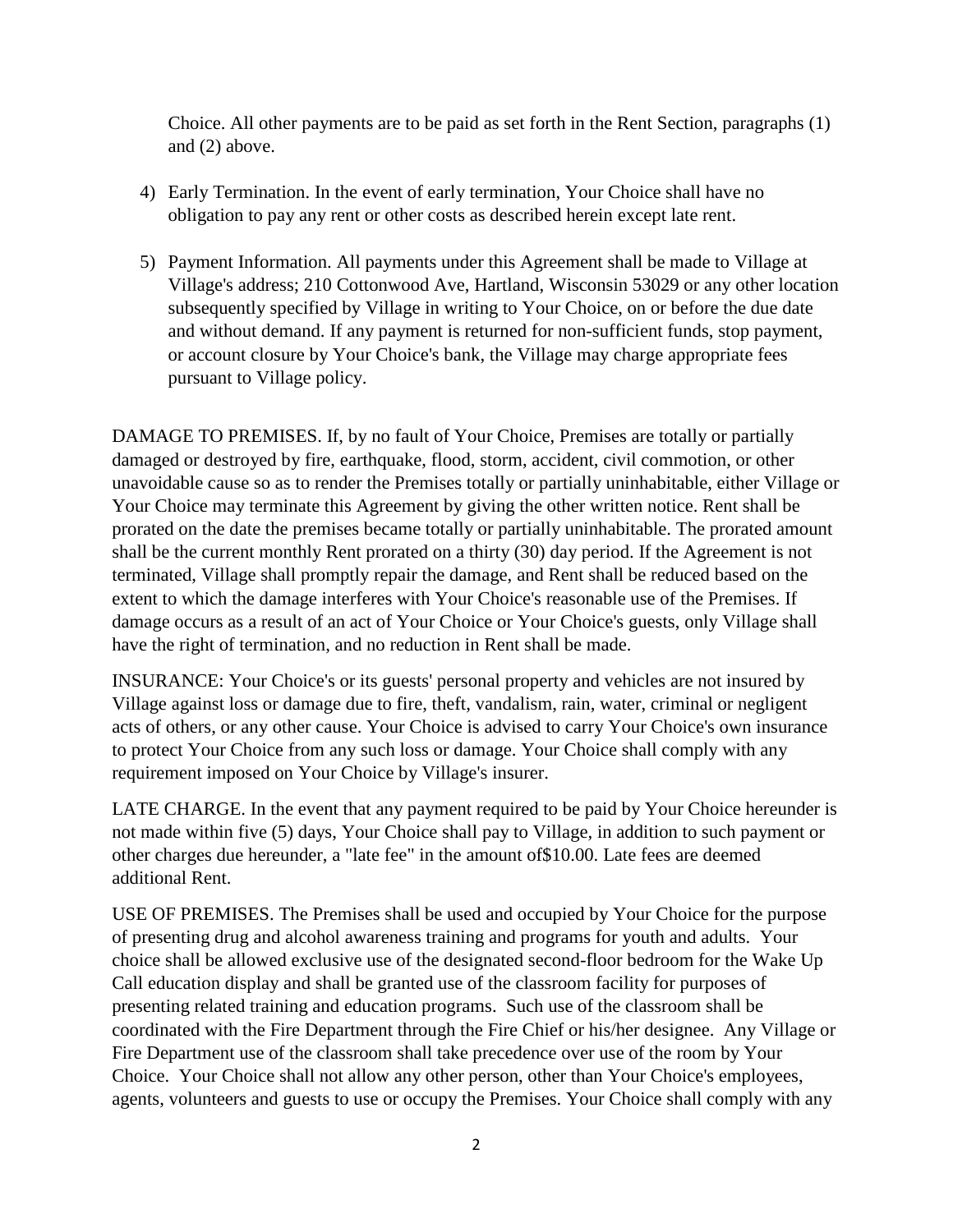and all laws, ordinances, rules and orders of the Village and its Fire Department affecting the cleanliness, use, occupancy and preservation of the Premises.

KEYS; LOCKS. The Your Choice shall be issued 2 keys to the Premises by the Village at the signing of this Agreement. In the event the Your Choice loses the keys that were issued at the signing of this agreement and the Your Choice requests more keys from the Village, the Your Choice will be required to pay reasonable costs for replacement of the keys.

ASSIGNMENT AND SUB-LETTING. Your Choice shall not assign this Agreement, or sub-let or grant any license to use the Premises or any part thereof.

ALTERATIONS AND IMPROVEMENTS. Your Choice shall make no alterations to the buildings or improvements on the Premises or construct any building or make any other improvements on the Premises. Your Choice shall not make any repairs, alternations, or improvements in or about the Premises including: painting, wallpapering, adding or changing locks, installing antenna or satellite dish(es), placing signs, displays or exhibits, or using screws, fastening devices, large nails or adhesive materials except by specific permission of the Fire Chief or his/her designee. Village shall not be responsible for costs of alternations or repairs made by Your Choice. Your Choice shall not deduct from Rent the costs of any repairs, alternations or improvements and any deduction made by Your Choice shall be considered unpaid Rent.

HAZARDOUS OR ILLEGAL MATERIALS. Your Choice shall not keep on the Premises any item of a dangerous, flammable, or explosive character that might unreasonably increase the danger of fire or explosion on the Premises nor shall Your Choice keep on the Premises any illegal drug or controlled substance even if kept for education or display purposes.

UTILITIES. Landlord shall be responsible for arranging and paying for all utility services required on the Premises.

VEHICLES/PARKING. Parking is permitted as follows:

- (1) Marked spaces only
- (2) Parking for Your Choice employees and guests shall be limited to the spaces on the south side of the Fire Department parking lot and to legal parking areas on the adjacent streets and municipal parking lots.
- (3) Parking is prohibited in the driveways and on the north side of the parking lot adjacent to the Fire Station building at all times.
- (4) NO parking or driving on the property lawn or neighbor's lawns or driveway is permitted.

INSPECTION OF PREMISES. Village and Village's agents shall have the right at all reasonable times during the term of this Agreement and any renewal thereof to enter the Premises for the purpose of inspecting the Premises and all buildings and improvements thereon and for the purposes of making any necessary or agreed repairs, decorations, additions or alterations as may be deemed appropriate by Village for the preservation of the Premises or the building. Village and Your Choice agree that 24-hour written notice shall be reasonable and sufficient notice except as follows: 48-hour written notice to conduct an inspection of the Premises prior to the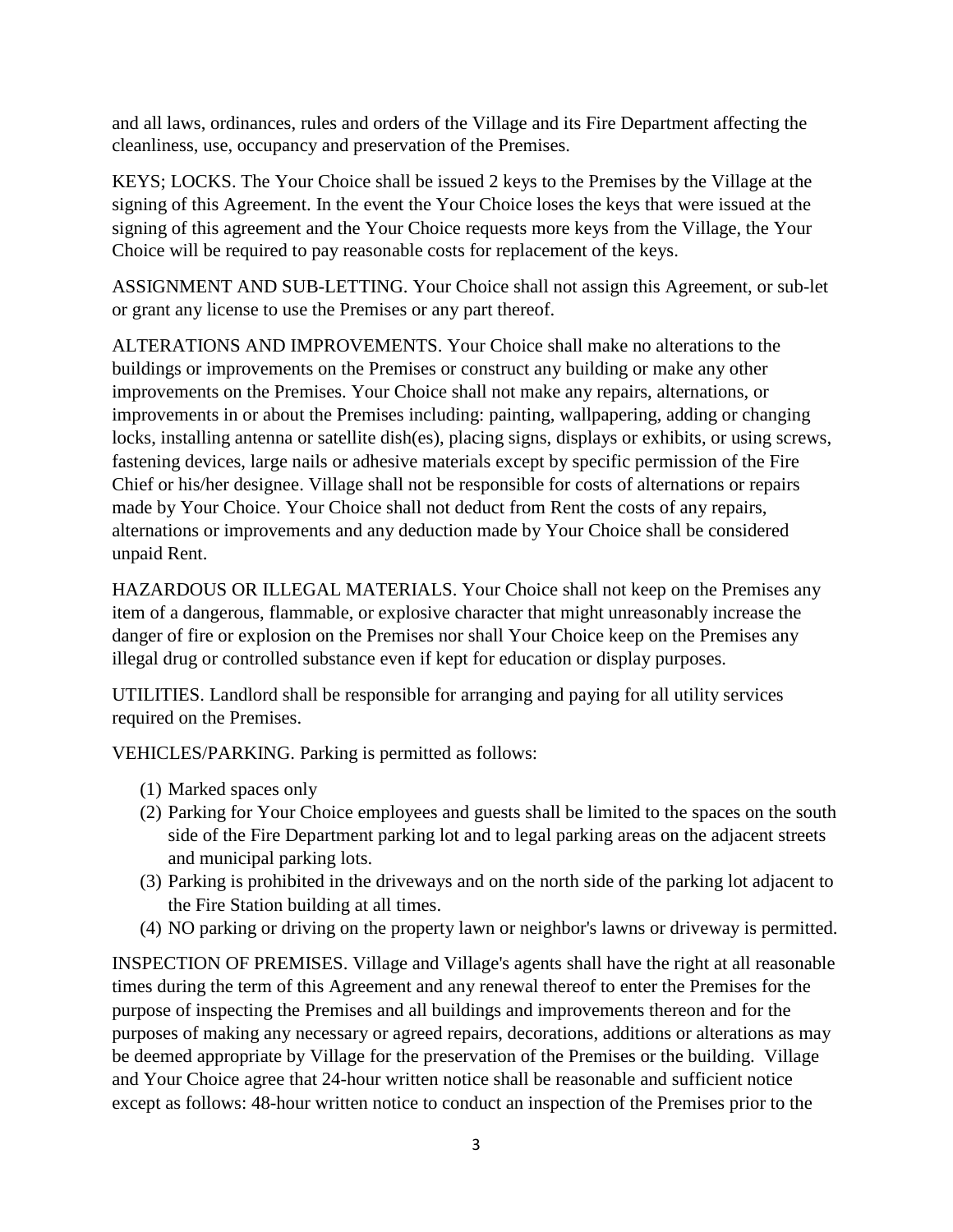Your Choice moving out, unless the Your Choice waives the right to such notice. No notice is required: (i) to enter in case of an emergency; (ii) if the Your Choice is present and consents at the time of entry; or (iii) if the Your Choice has abandoned or surrendered the Premises. No written notice is required if Village and Your Choice orally agree to an entry for agreed services or repairs if the date and time of entry are within one week of the oral agreement.

## TERMINATION OF LEASE.

The lease terminates if:

- (1) During the initial term of the lease or any extension thereof, the Village may immediately terminate the tenancy on the following grounds:
	- a. Serious or repeated violations of the terms and conditions of the lease
	- b. Violation of Federal, State, or local law that imposes obligations on the Your Choice in connection with the occupancy or use of the contract unit and the premises
	- c. Criminal activity
	- d. Non-payment of rent or repeated failure to pay rent in a timely manner
	- e. Interfering with the management or operation of the property
	- f. Causing an undue financial burden on the property
	- g. Upon a minimum of 30 calendar days written notice after the initial term
- (2) The Your Choice terminates the lease with a minimum of 30 calendar days written notice after the initial term; or
- (3) The Village and the Your Choice mutually agree to terminate the lease, and subject to any agreed upon terms of a subsequent agreement.

YOUR CHOICE'S OBLIGATIONS UPON VACATING PREMISES. Upon the termination of the Agreement, Your Choice shall surrender the Premises in as good a state and condition as they were at the commencement of this Agreement, reasonable use and wear and tear thereof and damages by the elements accepted. Upon the termination of the Agreement, Your Choice shall: (i) give Village all copies of all keys or opening devices to Premises, including any common areas; (ii) vacate and surrender the Premises to Village, empty of all persons and personal property of Your Choice; (iii) clean and deliver Premises to Village in the same as it was delivered to Your Choice except for normal wear and tear

INDEMNIFICATION. Village shall not be liable for any damage or injury of or to Your Choice, Your Choice's guests, invitees, agents or employees or to any person entering the Premises or the building of which the Premises are a part or to goods or equipment, or in the structure or equipment of the structure of which the Premises are a part, and Your Choice hereby agrees to indemnify, defend and hold Village harmless from any and all claims or assertions of every kind and nature.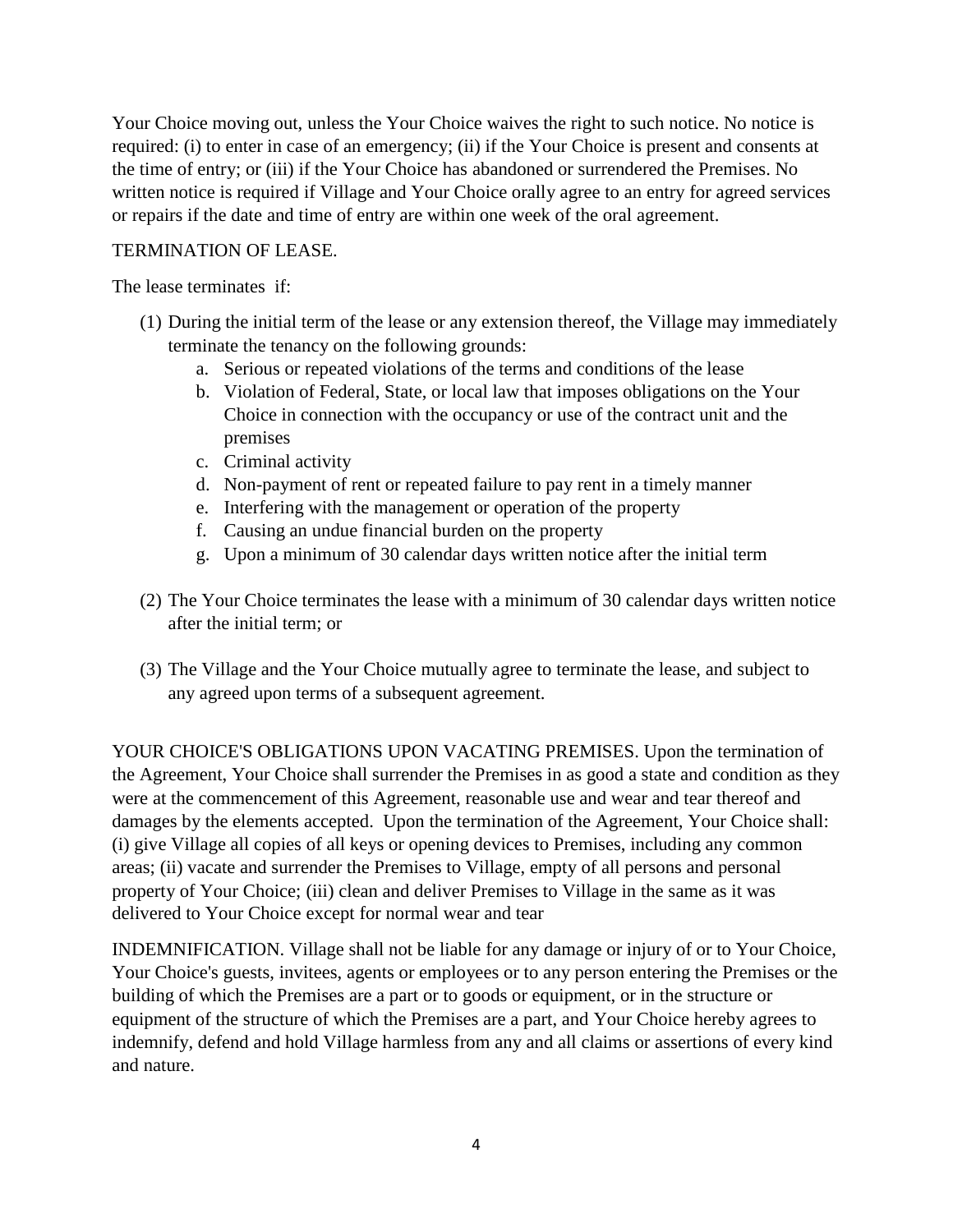NOTICE. Notices may be served at the following addresses, or at any other location subsequently designated:

If to Village: Village Of Hartland, 210 Cottonwood Avenue, Hartland, Wisconsin 53029

If to Your Choice: Your Choice to Live, Inc., 138 North Avenue, Hartland, Wisconsin 53029

GOVERNING LAW. This Agreement shall be governed, construed and interpreted by, through and under the Laws of the State of Wisconsin.

SEVERABILITY. If any provision of this Agreement or the application thereof shall, for any reason and to any extent, be invalid or unenforceable, neither the remainder of this Agreement nor the application of the provision to other persons, entities or circumstances shall be affected thereby, but instead shall be enforced to the maximum extent permitted by law.

BINDING EFFECT. The covenants, obligations and conditions herein contained shall be binding on and inure to the benefit of the heirs, legal representatives, and assigns of the parties hereto.

DESCRIPTIVE HEADINGS. The descriptive headings used herein are for convenience of reference only and they are not intended to have any effect whatsoever in determining the rights or obligations of the Village or Your Choice.

CONSTRUCTION. The pronouns used herein shall include, where appropriate, either gender or both, singular and plural.

NON-WAIVER. No indulgence, waiver, election or non-election by Village under this Agreement shall affect Your Choice's duties and liabilities hereunder.

MODIFICATION. The parties hereby agree that this document contains the entire agreement between the parties and this Agreement shall not be modified, changed, altered or amended in any way except through a written amendment signed by all of the parties hereto.

TIME OF ESSENCE; ENTIRE CONTRACT. Time is of the essence. All understandings between the parties are incorporated in this Agreement. Its terms are intended by the parties as a final, complete and exclusive expression of their Agreement with respect to its subject matter, and may not be contradicted by evidence of any prior agreement, or contemporaneous oral agreement.

[SIGNATURES FOLLOW]